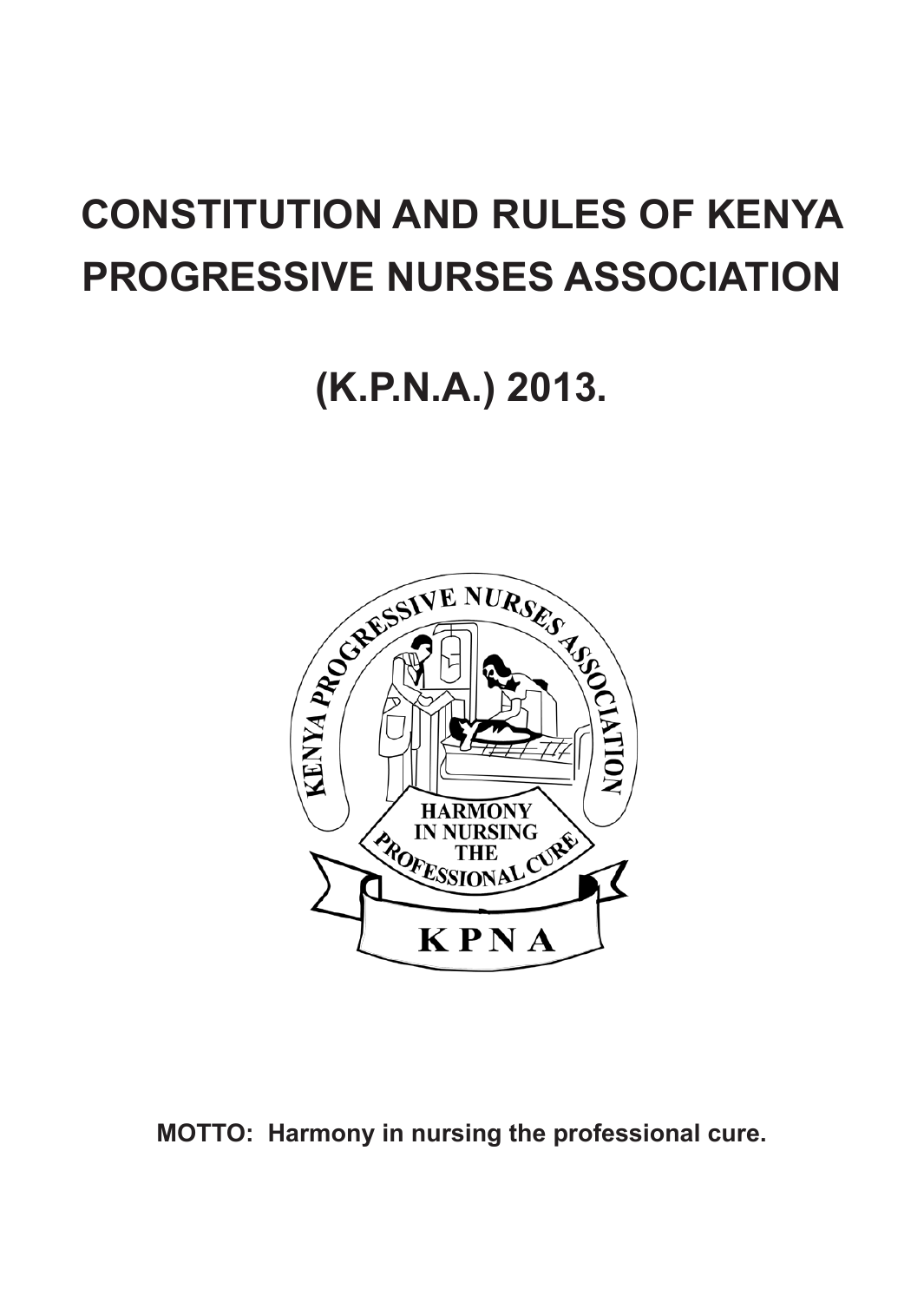# **CONTENTS OF THE K.P.N.A CONSTITUTION 2013**

| No.            | Particulars                         | <b>Sections</b> |
|----------------|-------------------------------------|-----------------|
| $\overline{2}$ | Name and Registration Office        | 1               |
| $\overline{2}$ | <b>Definitions</b>                  | $\mathfrak{p}$  |
| 4              | Objectives                          | 3               |
| 6              | Membership                          | 4               |
| 7              | Discipline                          | 5               |
| 8              | Meetings and Conferences            | 6               |
| 14             | Functions of the Sub-Committees     | 7               |
| 15             | <b>National Officials</b>           | 8               |
| 17             | Designations of National Officials  | 9               |
| 18             | <b>Trustees and Patrons</b>         | 10              |
| 19             | Employees                           | 11              |
| 19             | Funds                               | 12              |
| 21             | Inspection of Books of Account      | 13              |
| 21             | Auditors                            | 14              |
| 22             | Legal Advisors                      | 15              |
| 22             | <b>Branch Organization</b>          | 16              |
| 24             | Designation of Branch Officials     | 17              |
| 26             | Voting                              | 18              |
| 26             | Amendments and alterations of rules | 19              |
| 26             | Dissolution of the Association      | 20              |
| 27             | Making of Rules                     | 21              |
| 27             | Repealing                           | 22              |
| 28             | Schedule                            | 23              |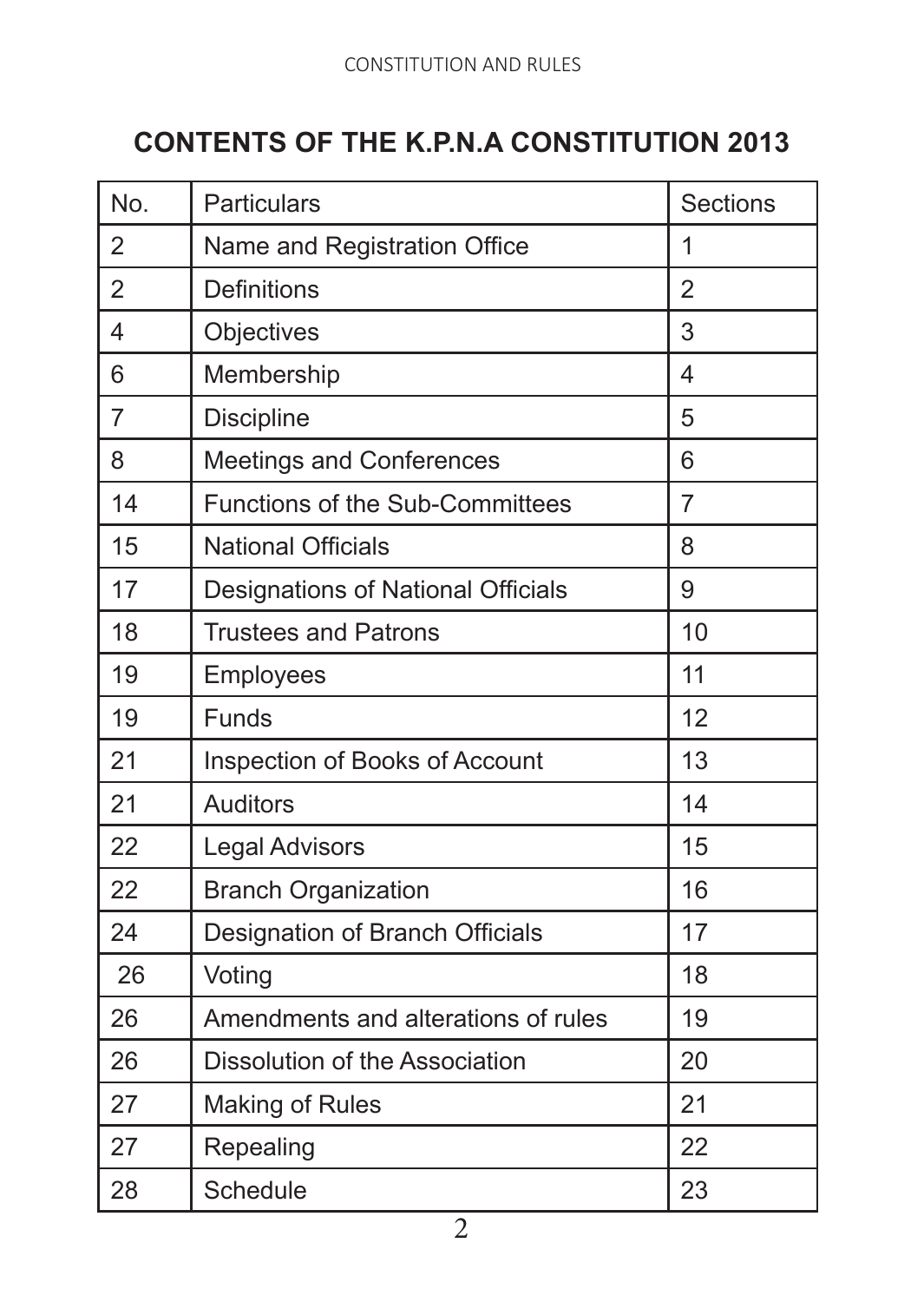# **PREAMBLE**

**WE** the Kenya progressive Nurses Association Members (KPNA)

**ACCEPTS** the supremacy of the KPNA constitution:

**MOTTO:** Harmony in nursing the professional cure:

**VISION:** To be a leading Association in members' welfare and service provision:

**MISSION:** We exist to promote social economic wellbeing of members through resource mobilization, training and collaboration with partners:

**WE ADOPT, ENACT** and give this KPNA Constitution to ourselves and to our future generations.

**WE UNDERTAKE** to adhere to this constitution by implementing, respecting and not diverging from it so as to achieve the members' welfare and quality Nursing services in Kenya.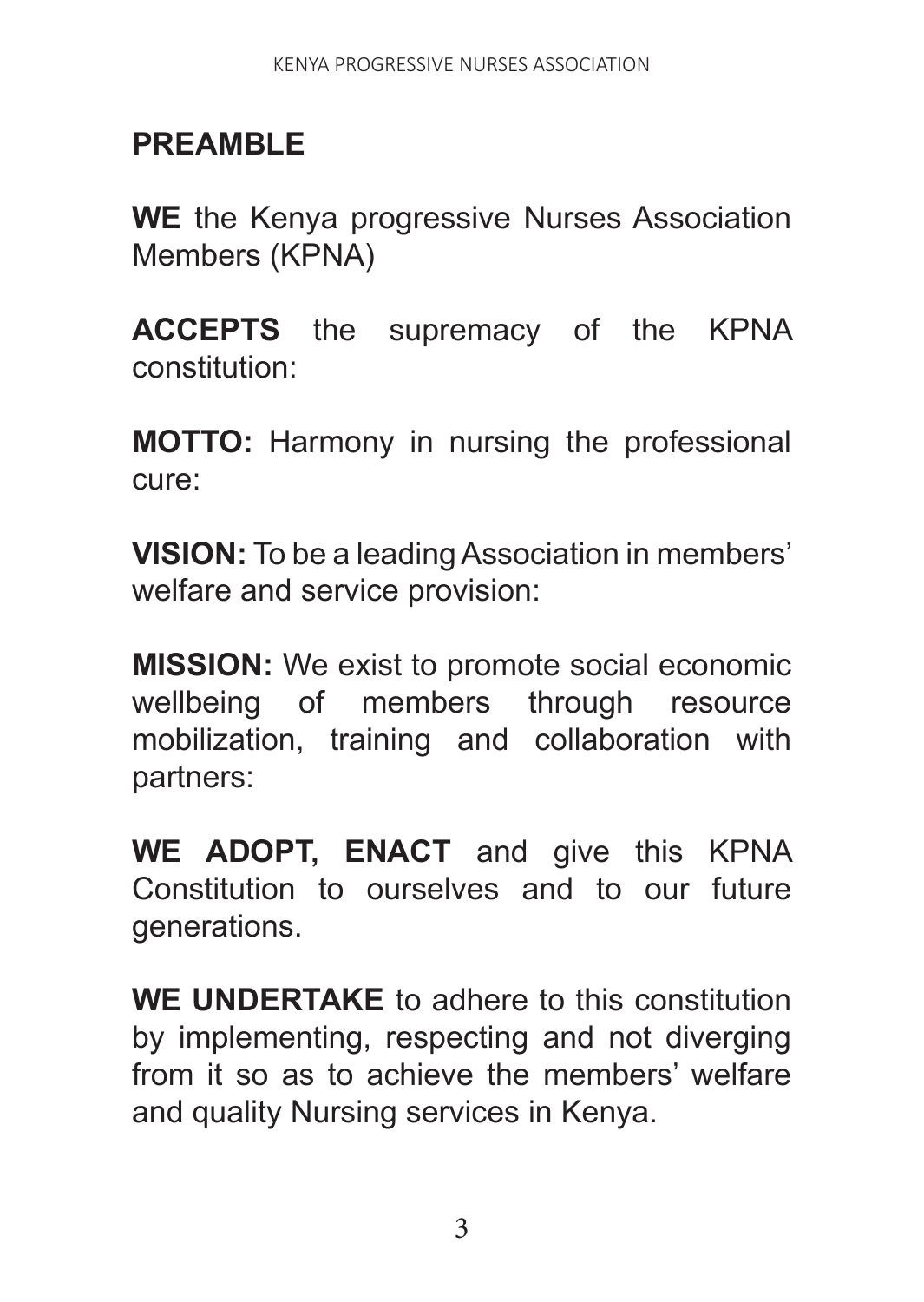# **SECTION 1: NAME AND REGISTERED OFFICE**

a) The Welfare Association constituted by these bylaws (rules) shall be known as the Kenya Progressive Nurses Association (K.P.N.A.) herein referred to as "The Association."

b) The registered office of the Association shall be situated within Nairobi City Upper Hill along lower Hill Road, Duplex Apartments, P.O Box 36765-00200 Nairobi. Telephone No.2728868. Fax 2728868 Mobile 0708414299. Website: www.kpna.or.ke, email:secretariat@kpna.or.ke which shall be the meeting place for conducting the business of the Association.

## **SECTION 2: DEFINITIONS**

**1. National Executive Council (NEC):** The national elected officials plus regional coordinators and one member, who are responsible for the management of the affairs of the association and exercise control over the individual officials of the association.

**2. Annual General Meeting (AGM):** The supreme authority of the association.

**3. Governing Council (GC):** The Governing body of the association

**4. National Official (NO):** Elected holder of a national office.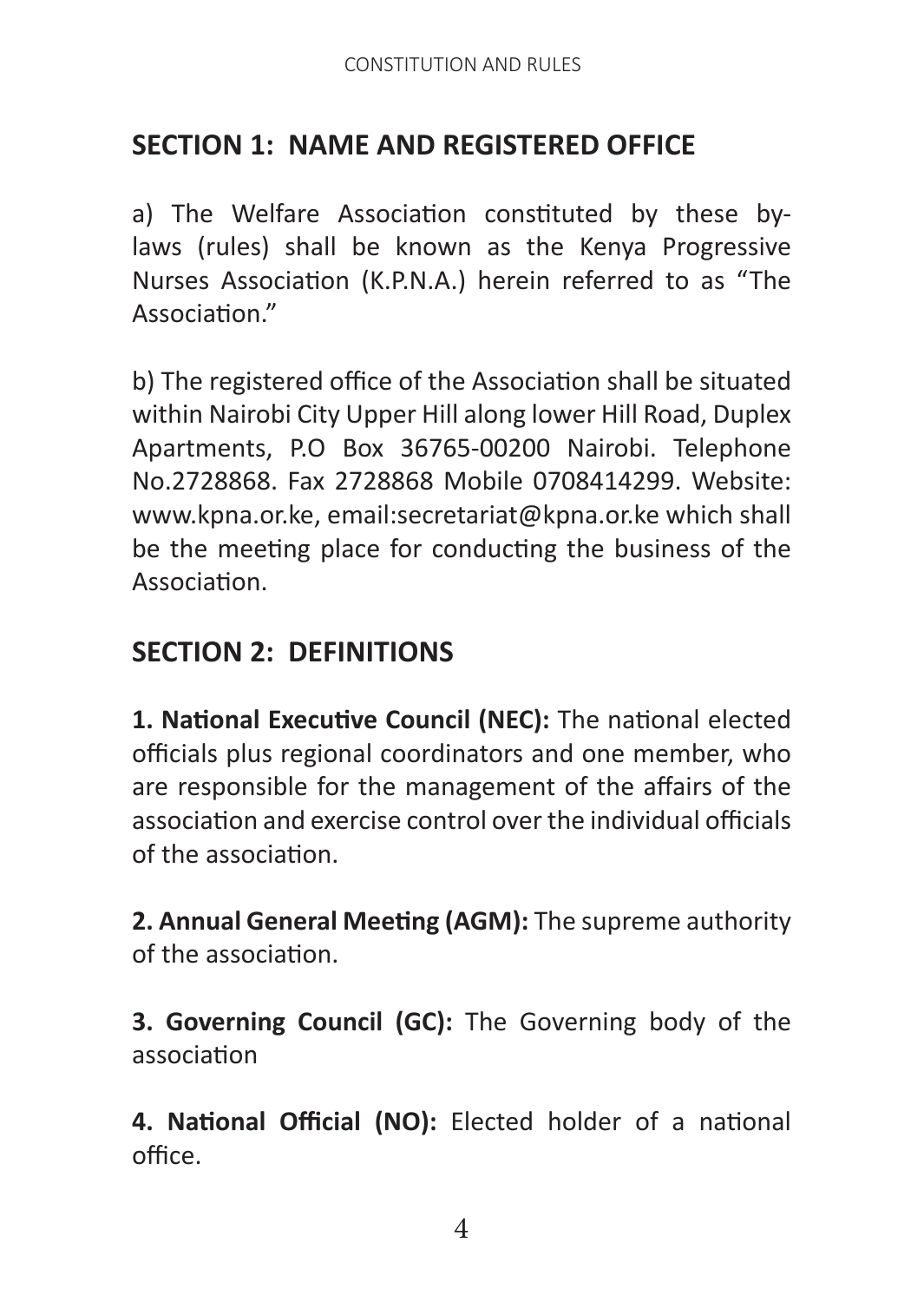**5. Association** A group of people who are gathered together with a common goal and interest.

**6. Member** A nurse who ascribes to the groups (KPNA) norms/practices.

**7. Conference/Meetings** Convergence of members to discuss matters pertaining to the Association.

#### **8. Branch**

A duly constituted unit of the association with elected officials.

#### **9. Patron**

A person of high integrity, influences in society, has interest into the Association matters and can thus act on good will for the Association if prevailed upon to do so.

#### **10. Honorary Member**

A person given the chance to be part of the Association by virtue of past commendable actions towards the Association or is just privileged by the Association and does not necessarily have to pay any monthly contribution.

#### **11. Committee**

A group of officials or members mandated by the Association to undertake such matters as pertain to the Association that may require diligent attention.

#### **12. Trustee**

A person nominated by the Executive Committee and shall be vested with care of the Association Assets at all times.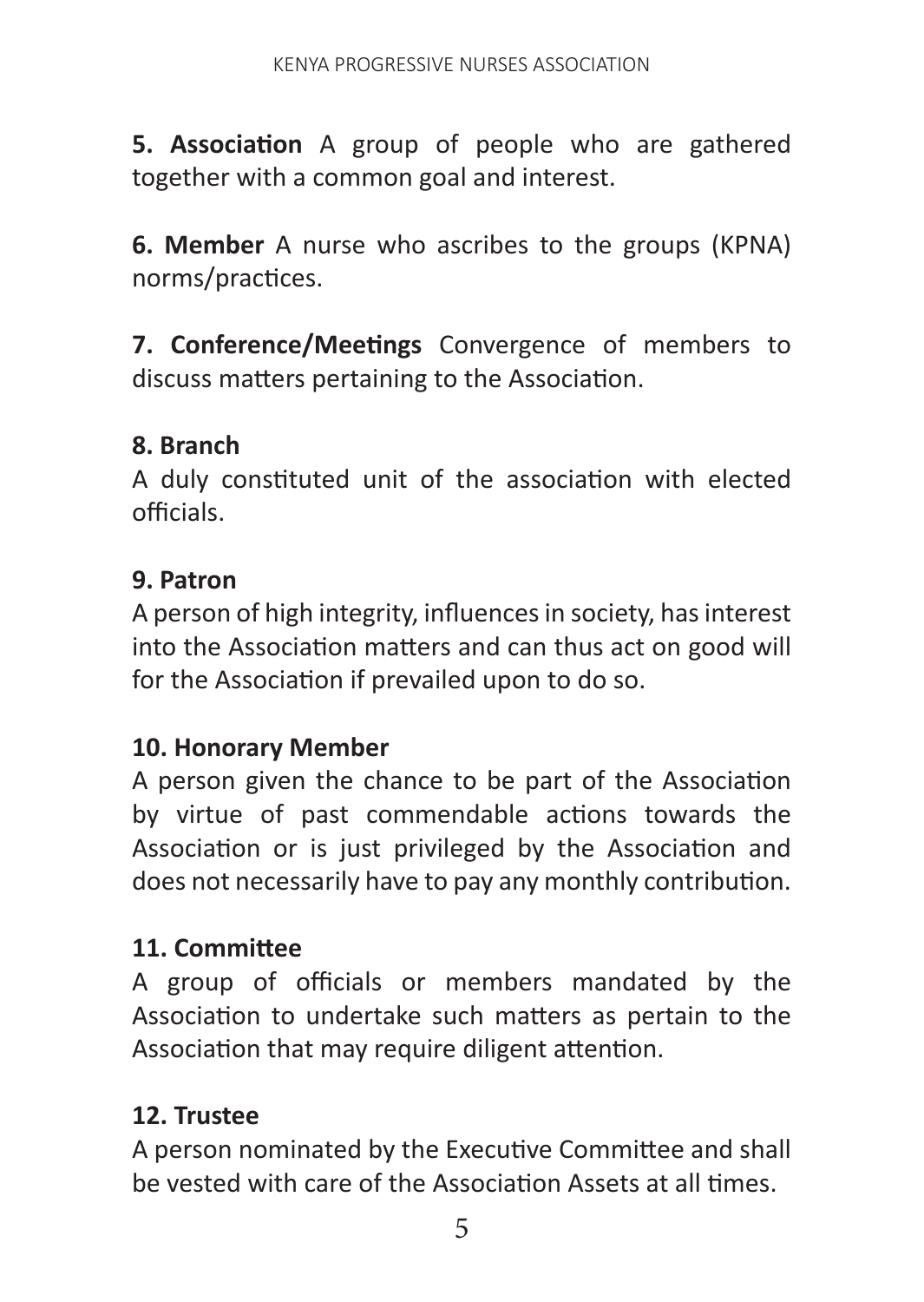#### **13. Student Member**

This is a person indexed by the Nursing Council of Kenya (NCK) to undertake a nursing course at a Registered Training Institution.

## **14. Special general meeting**

This is a meeting (special) requested by a member(s) or a certain branch to the branch or national office.

# **SECTION 3: OBJECTIVES**

THE OBJECTIVES OF THE ASSOCIATION SHALL BE:

a) To act as the representative body of the Progressive Nurses in whatever circumstances that may arise.

b) To promote nursing and maintain the honor, interest and practice of all aspects of the profession as these pertain to Progressive Nurses in Kenya irrespective of nationality race, color, greed, politics, sex or social status.

c) To promote co-operation between the Association, Governmental and Non-Governmental Organizations, National and International Professional Bodies and **Communities** 

d) To establish and maintain funds by means of entrance fee, voluntary contributions, subscriptions, levies and by borrowing on such security and such terms as may from time to time be arranged by the Governing Council.

e) To endeavor to provide and seek facilities for members to obtain training and acquire skills in the professional work.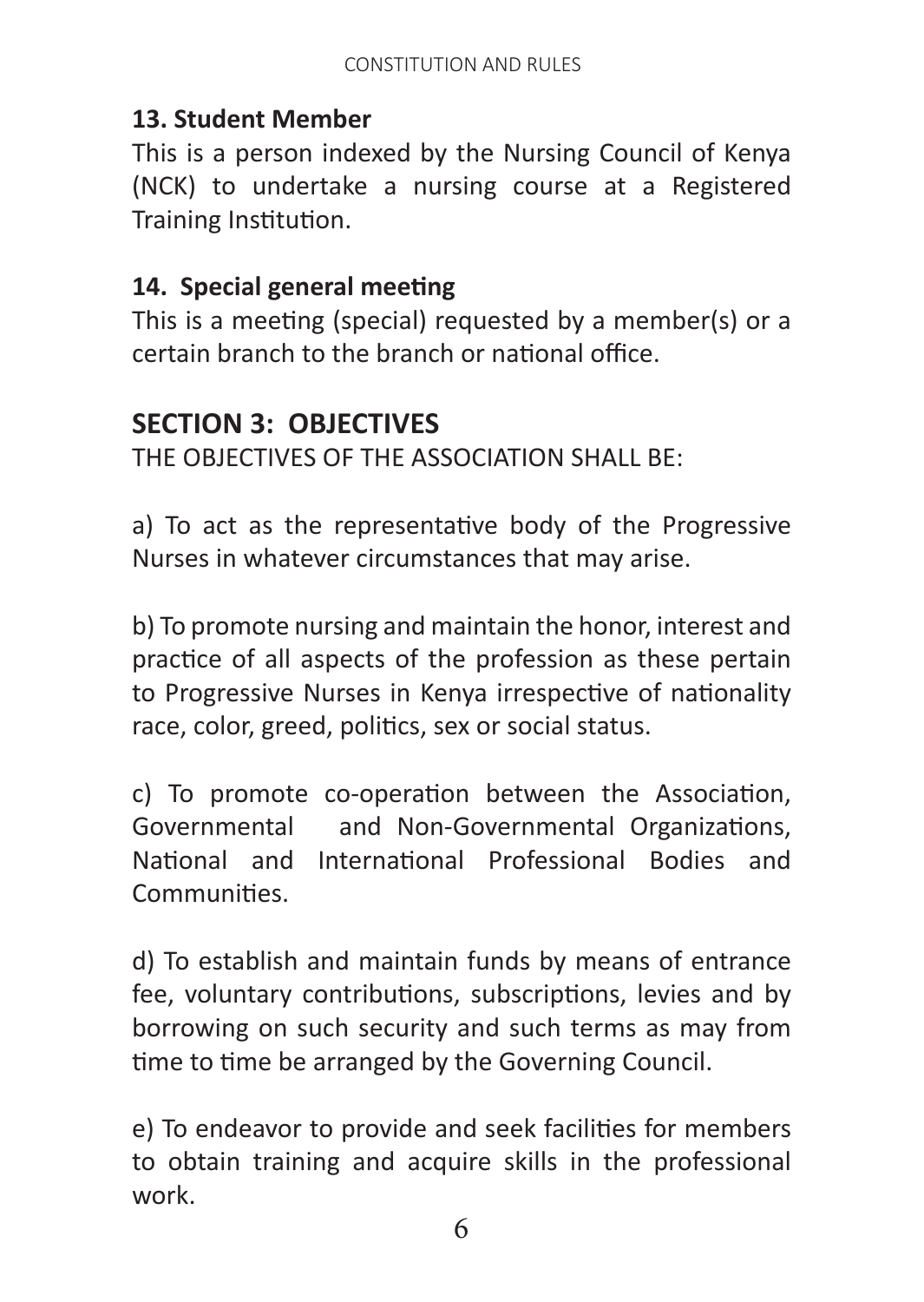f) To seek and obtain legal advice and any other assistance on any matter affecting the Association or for protecting the rights of a member or members on matters arising out of Nursing profession/practice. Provided that the National Executive Committee shall have the sole right to decide whether or not such legal advice or assistance is in the best interest of the Association or members concerned.

g) To collect and circulate among members of the Association such statistical and other information concerning all matters affecting the Association and print, publish and issue papers, periodicals, books, circulars and other literature as may seem conducive or any of these objects.

h) To assist whenever possible KPNA members who by reason of adversity or ill health are in need of help, including funeral expenses of a member, his spouse or children to a maximum of fifteen thousand (15000) as it may be reviewed from time to time as approved by NEC.

i) To acquire either by purchase, lease or otherwise any movable or immovable property or other assets and sell, let, mortgage or charge or otherwise with or dispose movable or immovable property belonging to the Association.

j) Propagate quality, accessible, affordable and equitable health care in conjunction with other interested bodies through periodic association meetings primary health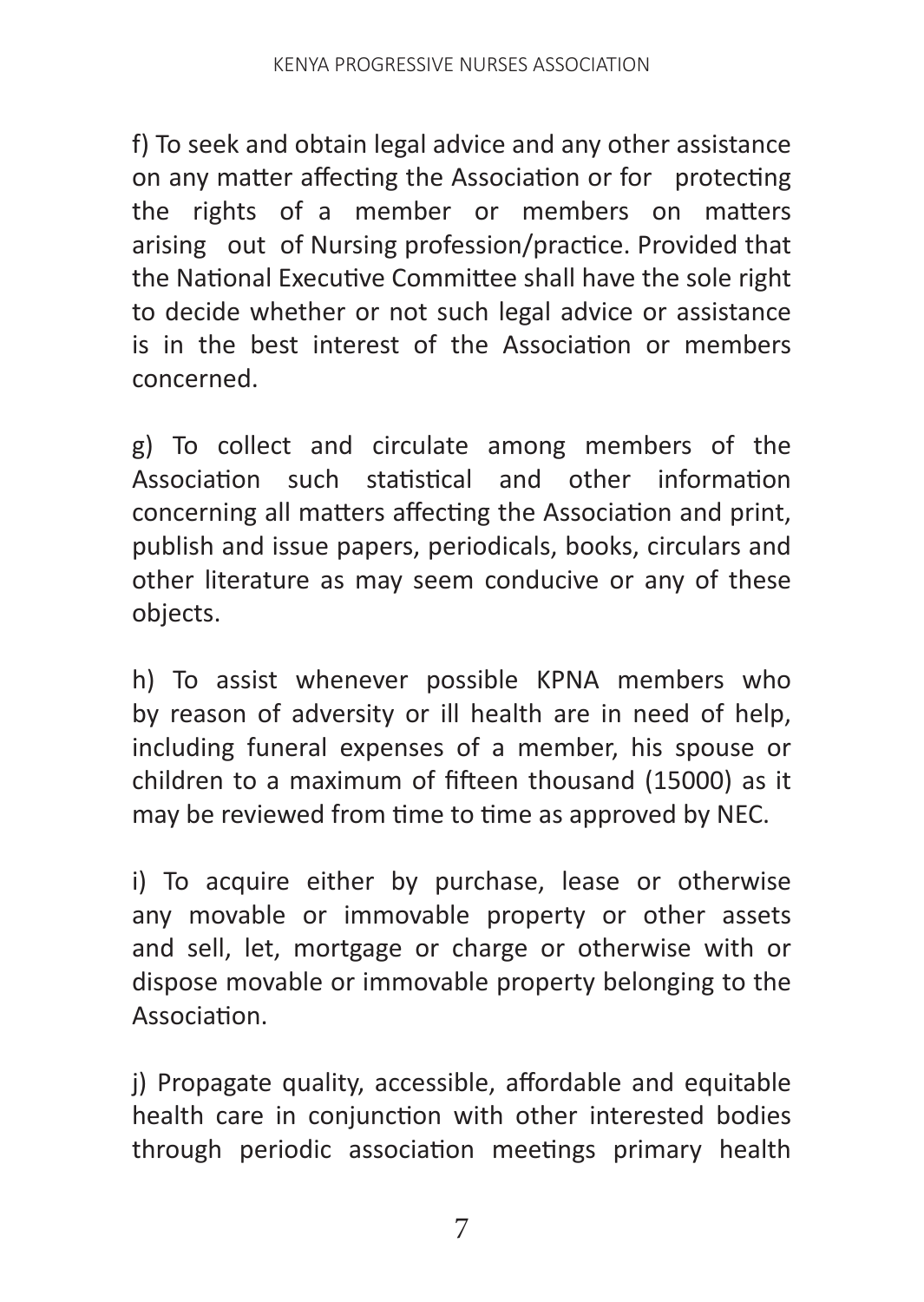care in conjunction with other interested bodies through periodic association meetings, seminars, conferences, symposia and courses for professional educational and social purposes.

k) To safeguard Nursing Professionals against unqualified practitioners/quacks.

l) To maintain an up to date register as in section 4(i) a, b (ii, iii) a, b, c.

m) To do all such other lawful things as may from time to time be conducive to the attainment or furtherance of the above objectives.

n) Participate in continuous medical education at all levels and participate in nursing research.

# **SECTION 4: MEMBERSHIPS**

#### **(i) GENERAL MEMBERSHIP**

 (a) Membership of the Kenya Progressive Nurses Association shall be open to nursing Professionals in the nursing practice provided such a nurse is enrolled/ registered and licensed and are above the age of sixteen years (by whatever description whether Plain Enrolled Nurse, Enrolled Community Nurse, Psychiatric Nurse, Theatre Nurse, Midwife, Registered Nurse, BSc Nurse or PHD holder Nurse.) all members will have equal rights and obligations.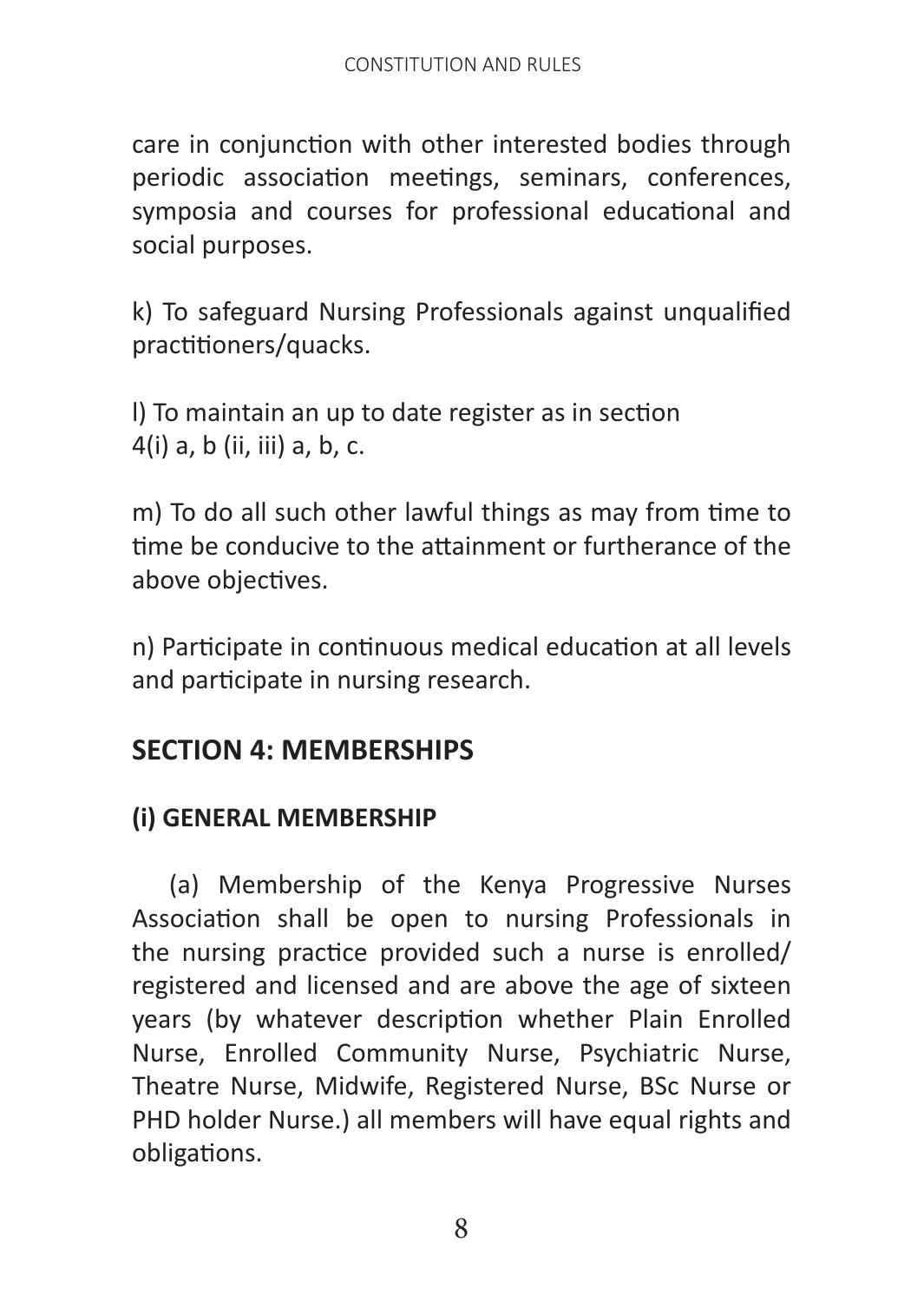(b) Every eligible person shall be required to pay an entrance fee of Kshs. 200/= on application for membership and thereafter on being accepted, a monthly subscription of Kshs. 250/= on the first day of every month, or in advance for a maximum period of twelve months then subsequent monthly period as may be deemed necessary by the Governing council, subject to the approval by the AGM. Entrance fee and subscription shall be amended from time to time.

## **(ii) STUDENT MEMBERSHIP**

Shall be open to any student nurse who is indexed by the Nursing Council of Kenya upon payment of entry fee of Kenya shillings 200/=

#### **(iii) HONORARY MEMBERSHIP**

 a) Honorary membership may be conferred on any person who on the opinion of the Annual General Meeting has rendered outstanding service to the cause of the Association. Such Honorary membership shall not carry any right to vote on any matter and shall not be eligible to hold any office of the Association.

 b) Any member may propose, in writing, to the Governing council, the name of not more than one person for consideration for Honorary Membership of the Association provided, any name for such consideration.

 c) Honorary membership may be conferred only with the majority approval of the Annual General meeting.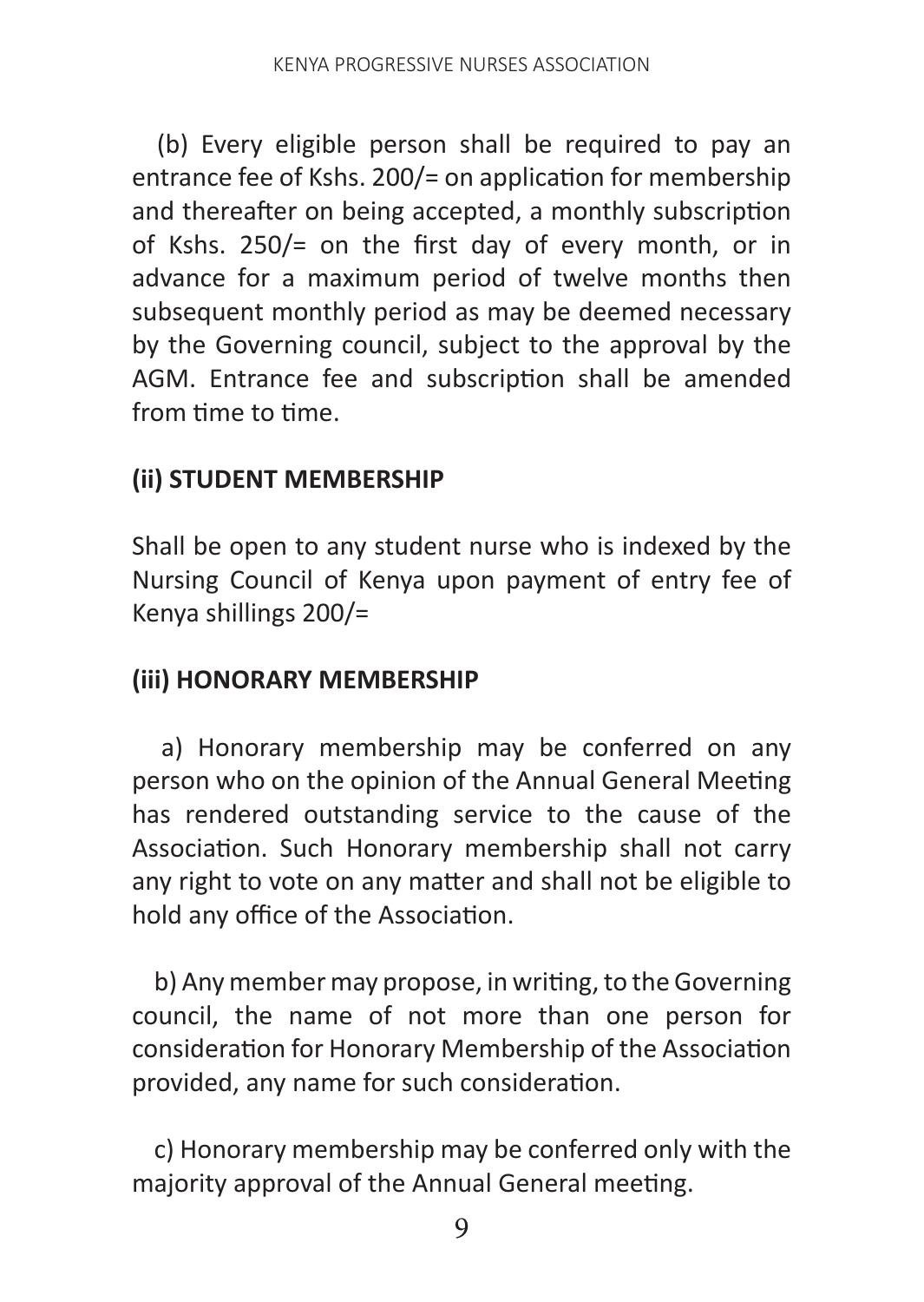d) Honorary members shall be consulted on any matters pertaining to the Association from time to time.

(iv) Resignation Any member willing to resign from the Association shall do so upon notifying the National Secretary in writing through the Branch Secretary not less than ninety (90) days period. The member shall complete the prescribed resignation form which will be designed by the National Executive Council

# **SECTION 5: DISCIPLINES**

(a) A member may be suspended or expelled from the Association as may be determined by the National Executive Council if:

 (i) He/she, within fourteen days of demand in writing by The National Secretary, fails to pay subscriptions which are more than thirteen weeks in arrears or,

 (ii) He/she infringes any of the terms of this constitution or acts in a manner which is detrimental to the interests of the Association.

(b) Provided that any member suspended or expelled shall have the right to appeal against such suspension or expulsion to the Governing Council following such action by the National Executive Council. Notice of an appeal shall be forwarded or handed to the National Secretary in writing within fourteen days (14) of the date on which he has received not less that seven (7) days notice in writing.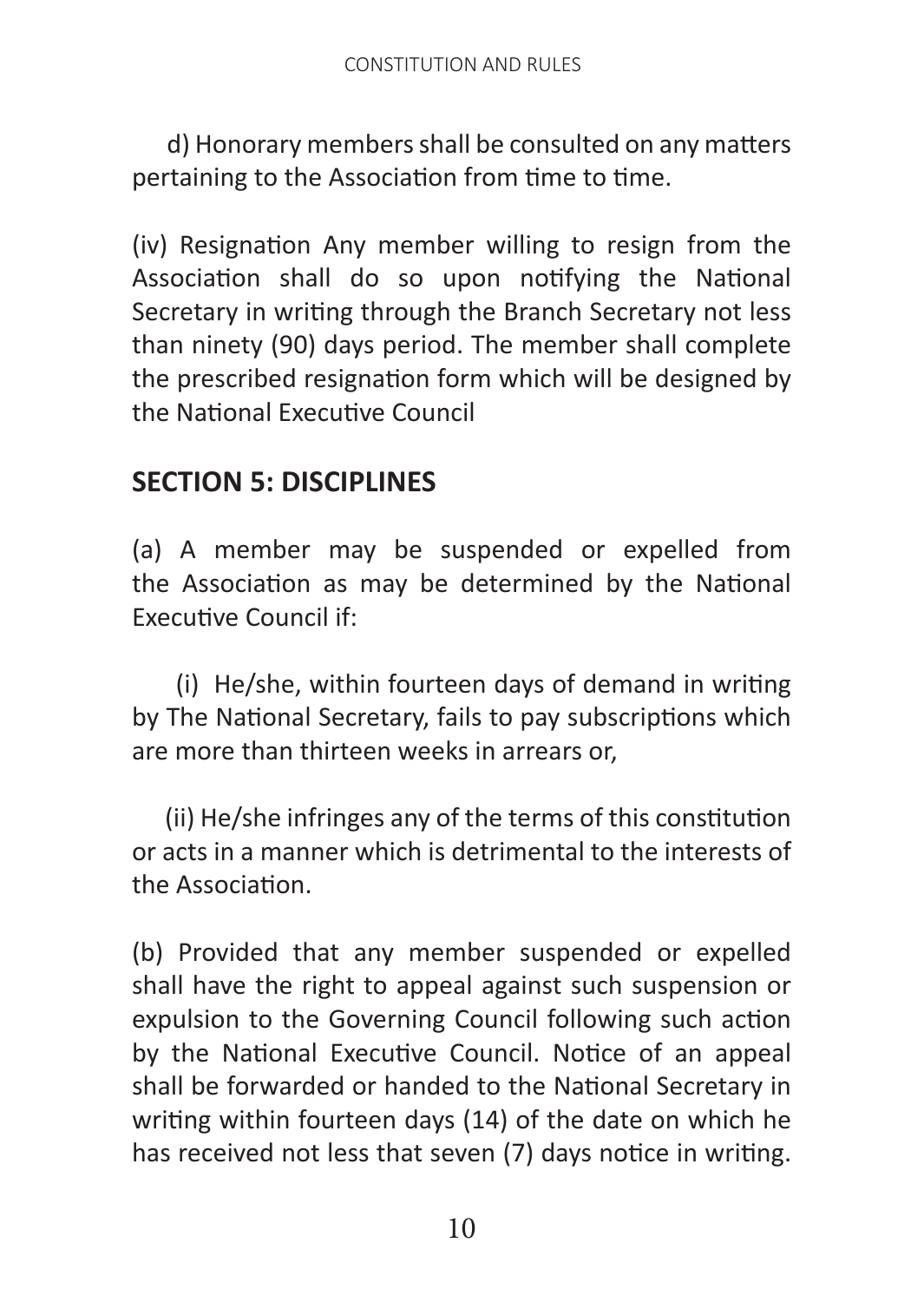Such notice shall include details of the allegations with which the member is accused of

(c) A member who has appeared before the National Executive Council in accordance with sub section (b) above shall, if he/she is dissatisfied with the decision of the National Executive Council, and has lodged an appeal in the manner provided, has the right to re-state his/her case at the Governing Council meeting when the matter shall be considered.

d) A member attending meetings of the National Executive council, or Governing Council meeting as per section (a) and (b) above, shall be entitled to call a witness(s) if any to support his/her case.

(e) Any decision taken by the National Executive Council to suspend or expel a member shall be reviewed when an appeal has been lodged in the Governing Council Meeting.

(f) Upon expulsion of a member, all monies due to the Association by such member shall become payable. If payment is not made within fourteen days, the National Executive Council may take such steps as it considers necessary to secure settlement.

(g) A member shall cease to be entitled to any of the benefits of membership including rights to vote and to hold office if:

 (i) The subscription or other charges due by him/her to the Association are more than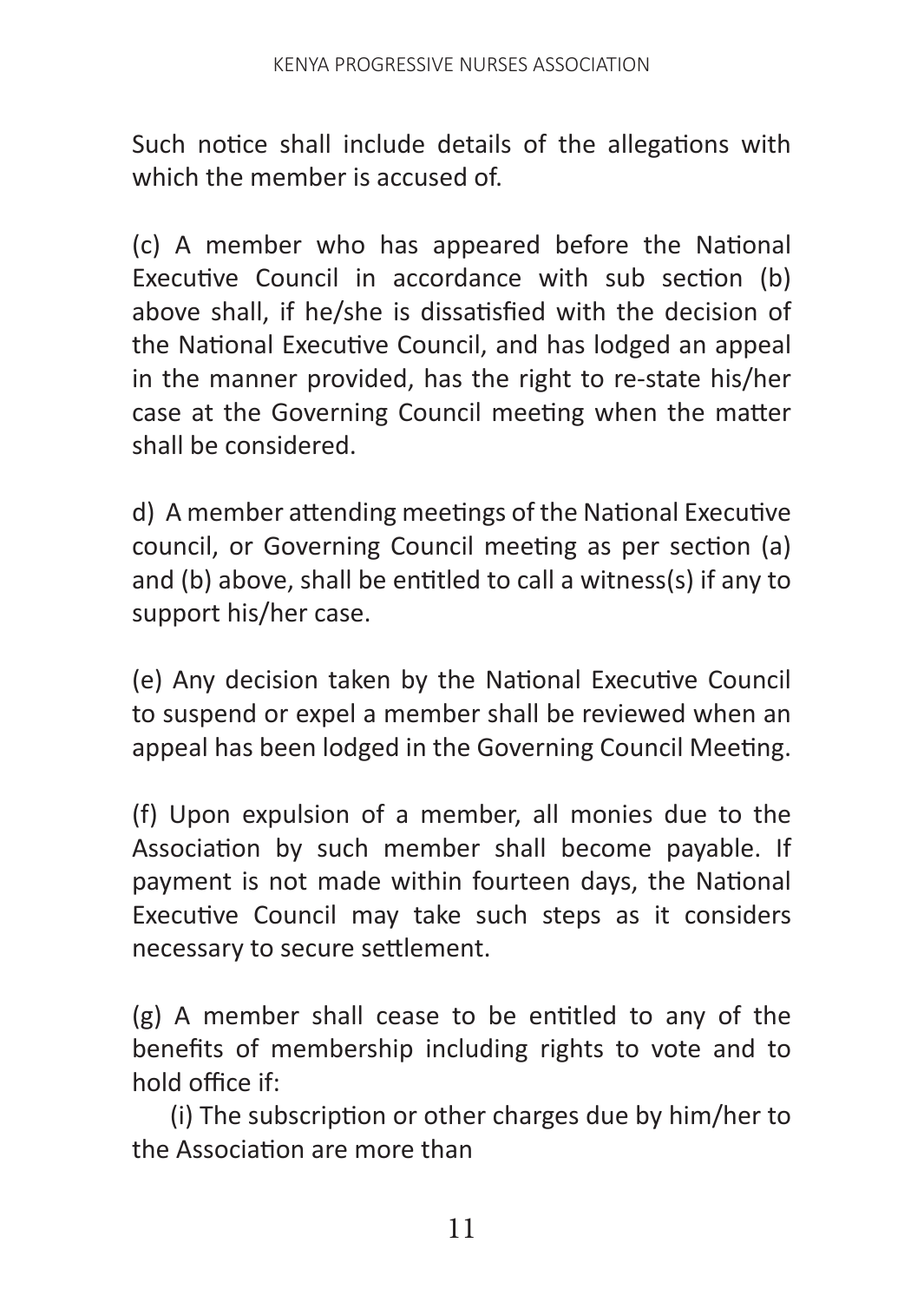Thirteen weeks in arrears or

 (ii) During any period while he/she is under suspension as per constitution.

(h) Any member willing to resign from the Association shall do so upon notifying the National Secretary in writing through the Branch Secretary not less than ninety (90). The member shall complete the prescribed resignation form which will be designed by the Governing council as per Section 4(iv) of this constitution.

# **SECTION 6: MEETINGS AND CONFERENCES**

#### **A. ANNUAL GENERAL MEETING**

 i) The Annual General Meeting shall be the supreme authority of the Association and shall be held annually at such an hour, place and day as per the calendar.

 ii) The Annual General Meeting shall be convened by the National Secretary by giving eight weeks notice in writing to each branch of the Association.

 iii) The Annual General Meeting shall be composed of the National Chairman, 1st and 2nd Vice Chairman, National Secretary, National Vice Secretary, National Treasurer, National vice Treasurer, Regional coordinators, two exofficio, Honorary Members, Trustees, County coordinators and Members from branches.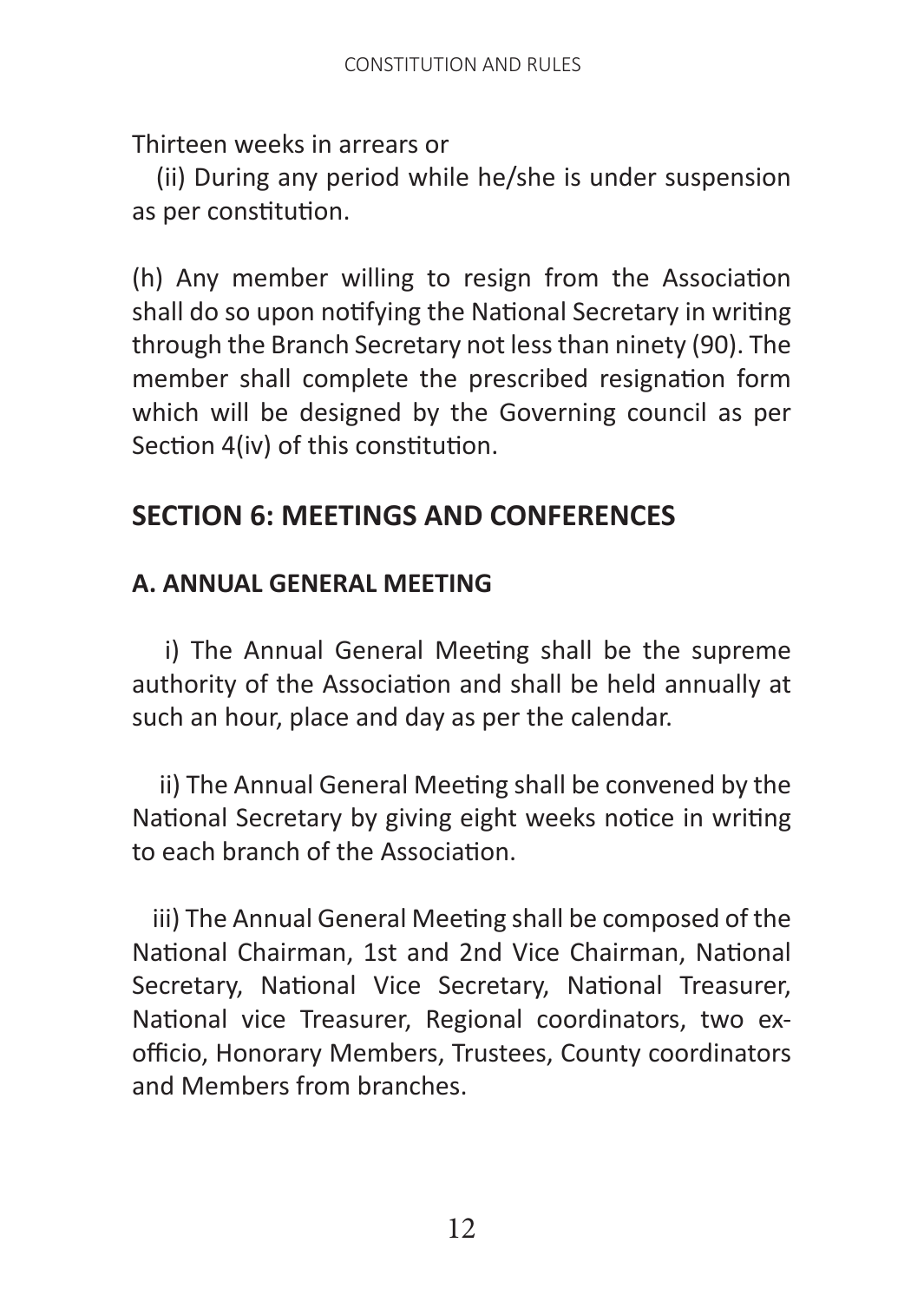iv) Every branch of the Association shall have the rights to send duly registered members in the membership register at such branch. Only registered members who are not in thirteen (13) weeks arrears are legible to attend.

 v) Every branch secretary shall inform the National Secretary in writing, three weeks (21 days) before the date of the Annual General Meeting of the number of members the branch is intending to send to the Annual General Meeting together with the names of the members with registration fee.

 vi) The Annual General meeting may conduct any business including laying down of the policies of the Association and giving directions regarding the organization of the Association. The Annual General Meeting shall elect National Officials and Regional Coordinators to the National Executive Council.

 vii) Matters of discussion at the Annual General Meeting shall be sent to the National Secretary not later than three weeks (21 days) before the dates of the Annual General meeting

 viii) The National Secretary shall prepare the agendas of the Annual General Meeting as per section 9(c).

 ix) The quorum for the Annual General Meeting shall be two thirds of the members entitled to attend and vote thereof.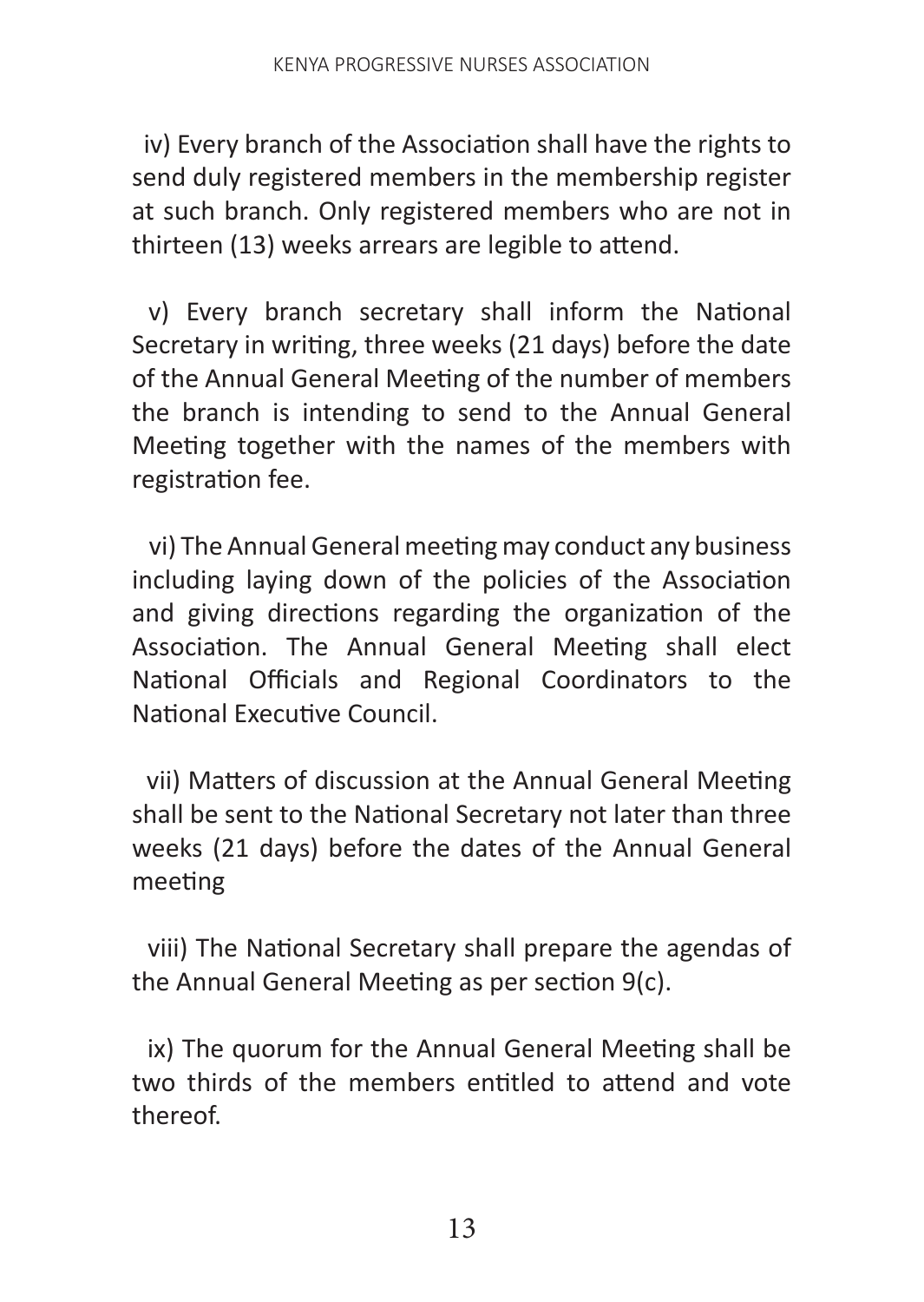#### **B. A SPECIAL GENERAL MEETING**

 i) A special general meeting shall be convened by the National Secretary on the directions of the National Executive Council, or at the written request of not less than one tenth of the fully paid members of the Association, each of whom shall be required to sign a requisition form provided that the National Secretary shall not be required to sign such requisition of members unless and until the sum of Kenya shillings 1,000,000/= shall have been paid to the National Treasurer of the Association for the purpose of defraying the costs of convening the meeting and shall not, under any circumstances be subject to refund.

 ii) A Special general meeting shall have all the powers of the Annual General Meeting and it shall be governed by the same rules as to composition as Annual General Meeting, it shall be convened by the National Secretary by giving a two weeks (14 days) notice in writing to each branch of the Association from the date of payment of Kenya shillings 1,000,000/=.

 iii) Every branch secretary shall inform the National Secretary in writing, one week before the date of the Special general meeting, of the number of the members the branch is entitled to send to the Special general meeting together with names of members who shall attend.

 iv) If for any reason the National Secretary, upon requisition from the members, fails to convene a special General Meeting, the members requisitioning such a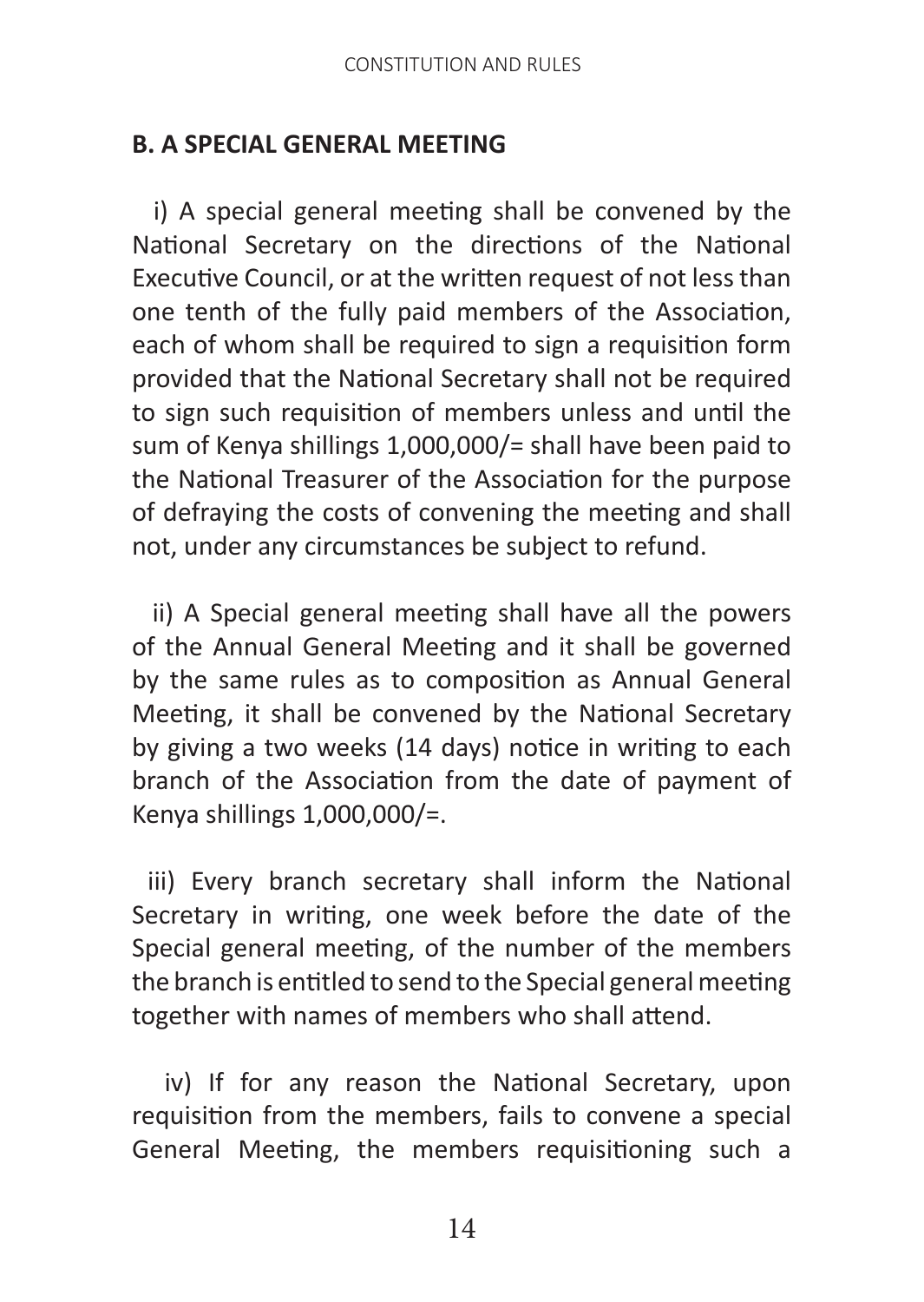meeting shall have the right to nominate a person to convene the meeting.

 v) If within one hour from the time appointed for the Annual General Meeting or Special General Meeting, a quorum is not present, the meeting if convened upon requisition of members shall be dissolved. Until the same day in the next week at the same place and hour. If at an adjourned meeting, there is no quorum within half an hour from the time appointed for the meeting, the members present shall form the quorum. Notwithstanding this provision, no adjourned meeting shall have the powers to carry out amendments or alterations to the constitution or elect officials or committee and council members unless the required quorum is as per Section 6a(ix).

#### **C. GOVERNING COUNCIL MEETING**

 i) The Governing Council meeting shall be the Governing Body of the Association. It shall be responsible for the directions of the National Executive Council and National Officials to whom the daily management of the Association shall be committed.

 ii) The Governing Council Meeting shall be composed of the National Chairman, 1st and 2nd Vice-Chairman, National Secretary, National Vice Secretary, National Treasurer, National Vice Treasurer, The Trustees, Honorary Members, Regional coordinators, county coordinators and officials from each branch of the Association. The number of representatives from each branch shall be determined at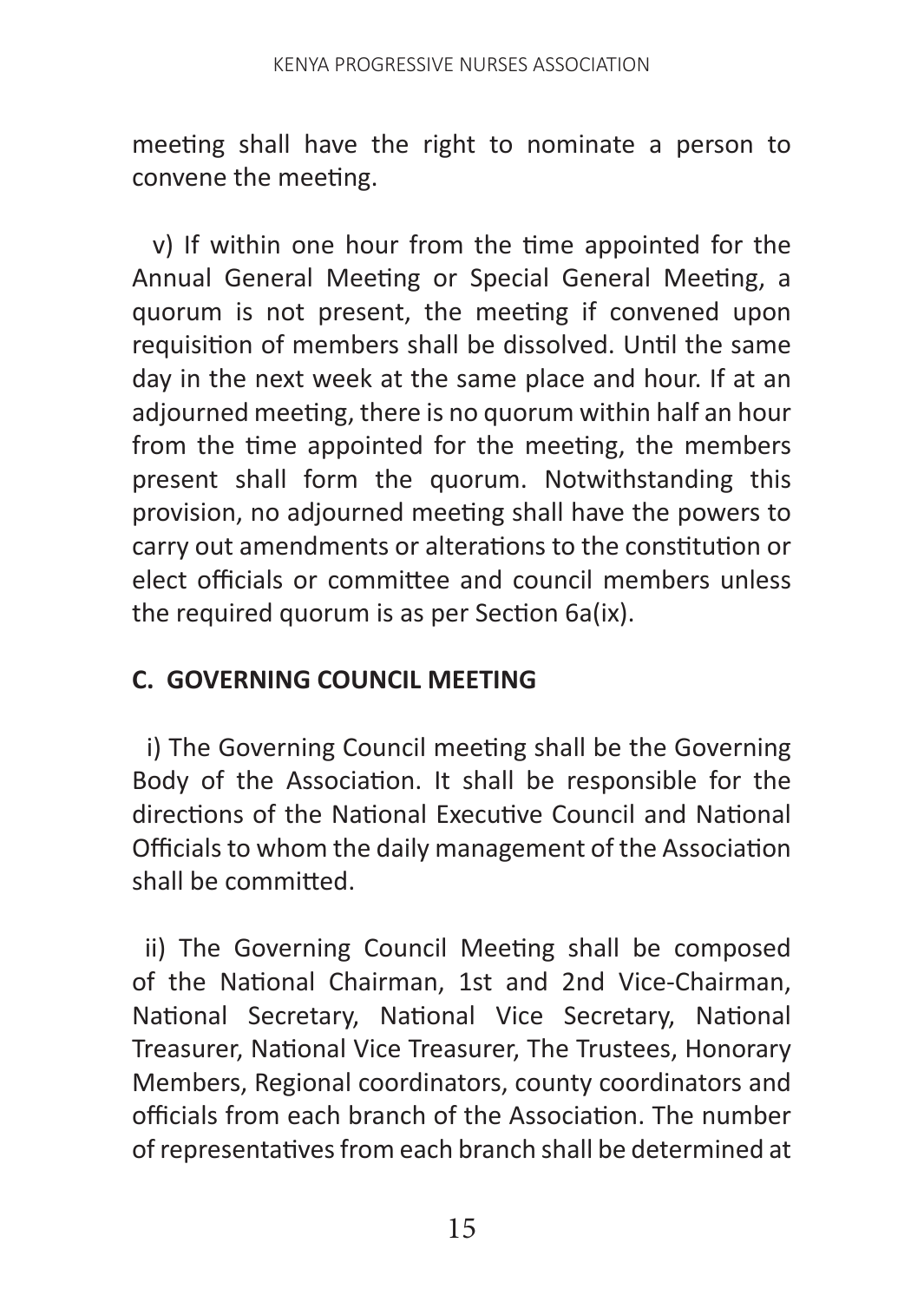the Annual General Meeting, provided that the maximum number of representatives from any one branch shall not exceed three.

 iii) All candidates nominated for membership of the Governing Council Meeting shall be fully paid up members of the Association and shall be nominated by two members exclusive of members who are themselves candidates for election and such nomination shall be signed by the candidates seeking elections indicating his acceptance of his nomination.

 iv) The Governing Council shall meet at least once in every six months, provided that it shall meet, and when the National Executive Council shall so demand or if one third of the members of the Governing Council shall request the National Executive Council in writing to summon the Governing Council. If for any reason the Chairman, upon a requisition from the members of the Governing Council fails to convene a Governing Council meeting, the members requisitioning such a meeting shall have the right to nominate a person to convene it.

 v) Any member of the Governing Council may be removed from membership thereof by a two third majority of all members entitled to attend and vote, or shall vacate his/her seat if she/he absents him/herself for three consecutive meetings of the council without having first obtained the Chairman's permission for his/her absence. The Governing Council shall give guidance as to how to enforce such conduct of Council Members.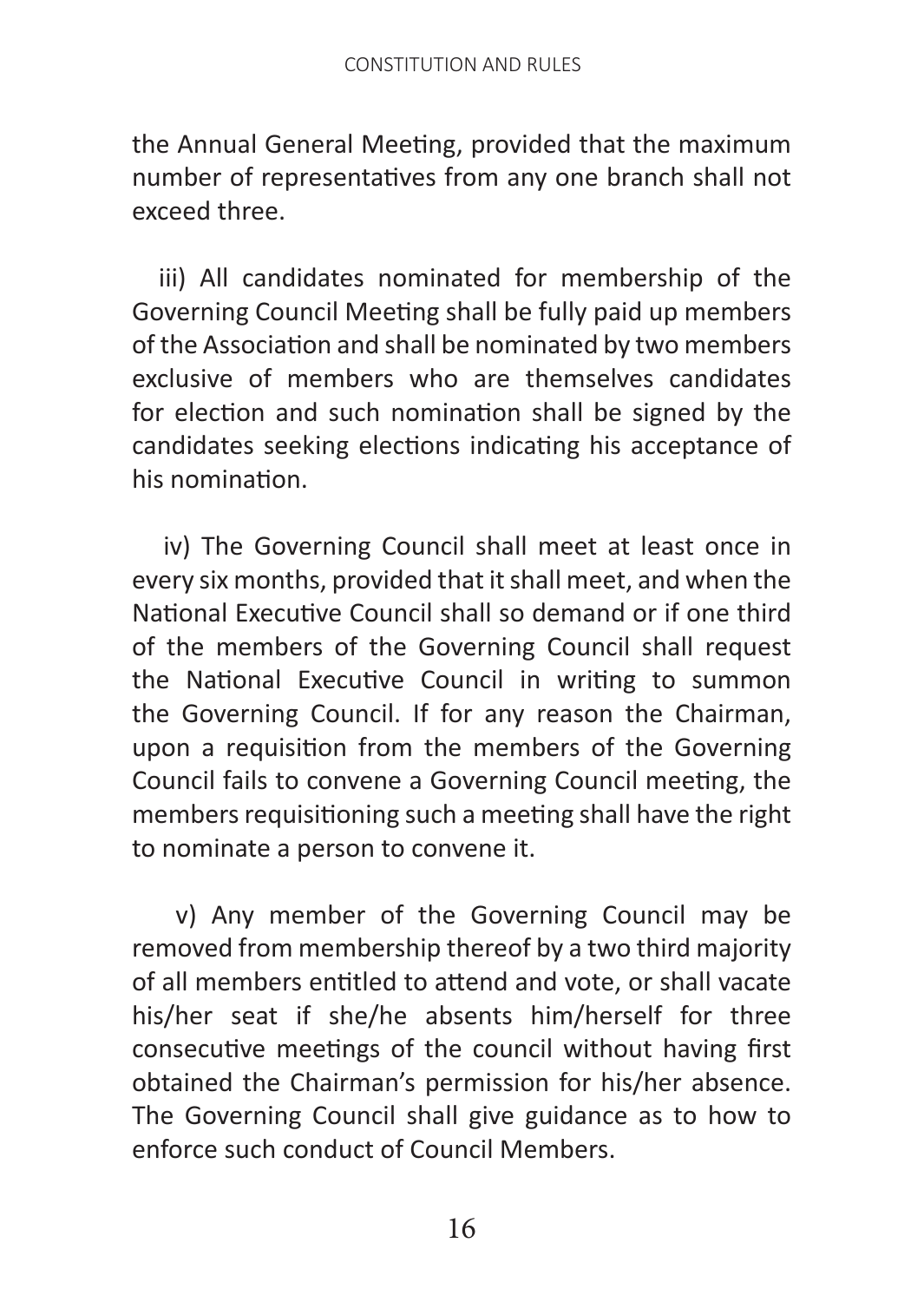vi) Any vacancy occurring in the membership of the Governing Council may at their discretion be filled by the remaining members of the Council provided that if such vacancy arises as a result of death, resignations, removal or otherwise of a branch representative, then such vacancy may only be filled by a suitable representative elected by the members within 90 days.

 vii) The decision of the Governing Council shall be binding on the Association and each of its members and officials and be subject to review only by the Annual General Meeting or a Special General Meeting. All such decisions/ resolutions shall be recorded in writing by the National Secretary.

## **D. NATIONAL EXECUTIVE COUNCIL (NEC)**

 i) The National Executive Council shall be responsible for the management of the affairs of the Association and shall exercise control over the individual officials of the Association.

 ii) The National Executive Council shall consist of the Chairman, 1st and 2nd Vice Chairmen, National Secretary, National Vice Secretary, Treasurer, National Vice Treasurer and eight other members who are Regional representatives and are elected at the Annual General Meeting by the members of his/her Regional, one member elected to represent the private/ Parastatals/ CHAK/Mission hospitals. The registrar NCK and Chief nursing officer/ Director of Nursing MOH who shall be ex-officio.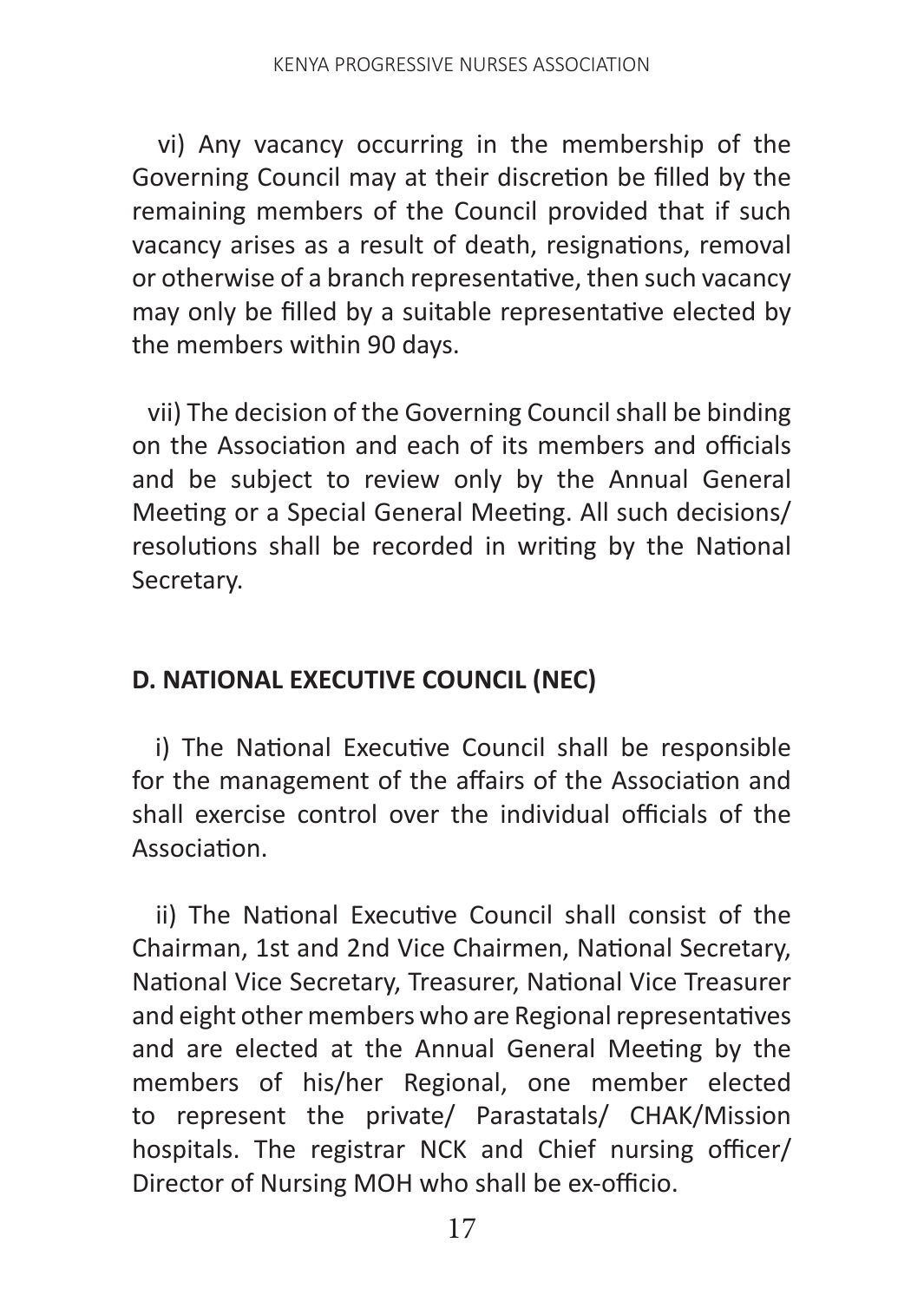iii) The National Executive Council shall meet at least once in every three months and upon requisition by the Chairman where the Chairman shall notify the National Secretary to convene the meeting within seven days from the date of notification.

 iv) All decisions of the National Executive Council shall be binding on the Association and each of its officials and members provided that any such decision directly infringes the rights or privileges of any member or group of members may within thirty (30) days of the meeting of the National Executive Council appeal to the Governing Council against such decision.

 v) The quorum for the National Executive Council shall be two thirds of the members entitled to attend and vote.

 vi) Between meetings of the Annual General meeting, the National Executive Council shall interpret the rules when necessary and determine any point on which the rules are silent.

 vii) The NEC shall elect members to sub committees from amongst NEC members. The following committees shall be constituted;

- Finance committee and general purpose committee
- Disputes committee
- Education and research committee
- Professional and ethical committee
- Development committee et cetra.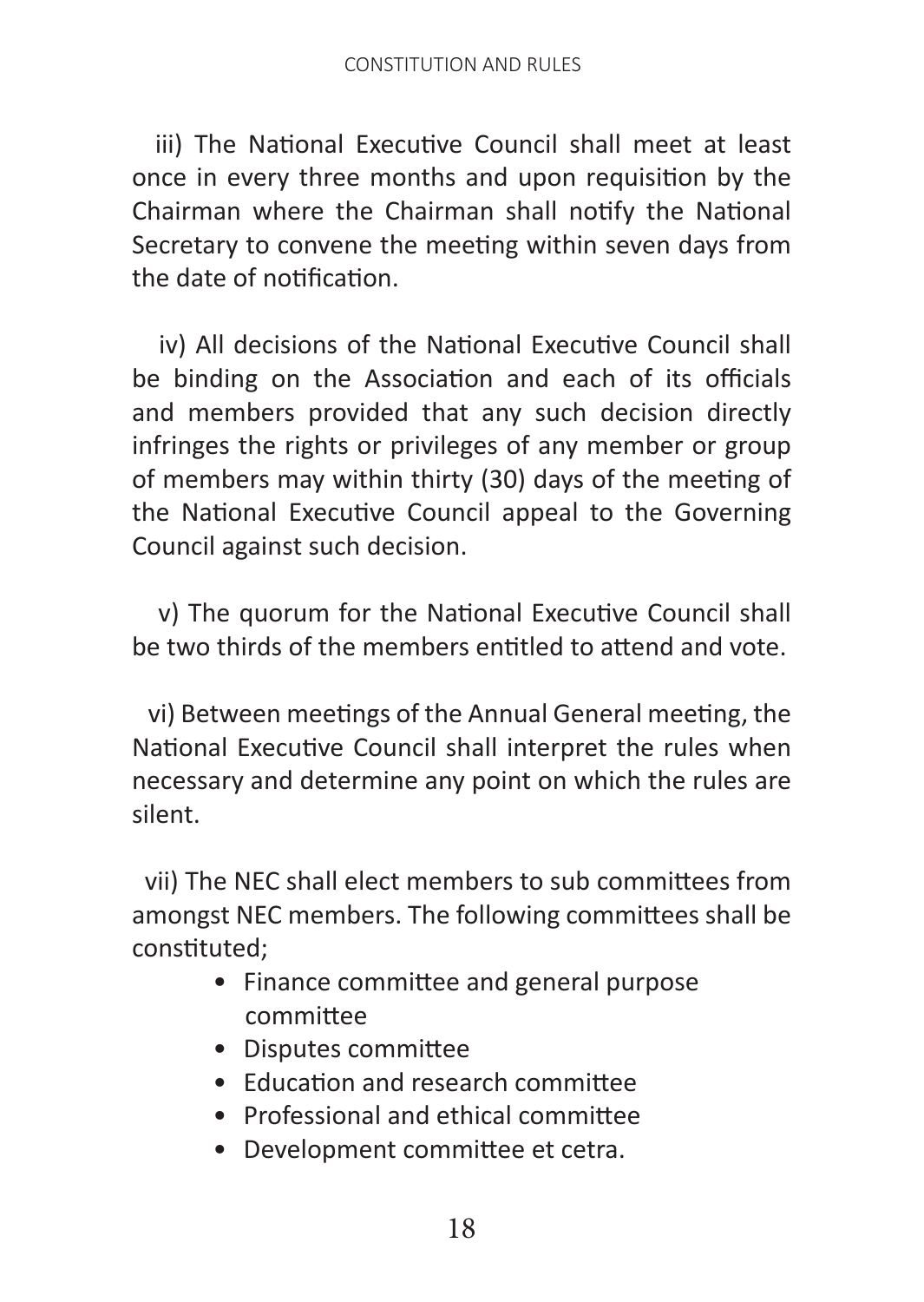## **SECTION 7: FUNCTIONS OF THE SUB-COMMITTEES**

#### **A. FINANCE COMMITTEE**

 i) The Finance Committee shall be responsible for the management of the financial affairs of the Association.

 ii) The Finance Committee shall consist of the National Secretary, 1st National Vice Chairman, Treasurer and other two members of the Executive appointed by the National Executive Council.

 iii) The Finance Committee shall keep separate accounts for expenditures and other project costs. It will have the power to approve or disapprove any tenders of the Association.

 iv) The Finance Committee shall perform other functions of Finance Committee meetings when necessary. The Finance Committee shall be responsible for maintaining the accountability of the Association and source for finances from willing donors, sponsors and business community, initiate financial generating activities.

#### **B. PROFESSIONAL AND ETHICAL COMMITTEE**

 i) The Professional and Ethical Committee shall be responsible for protecting the public and the members against unqualified persons/quacks and also maintain the standard of professional practice among the members.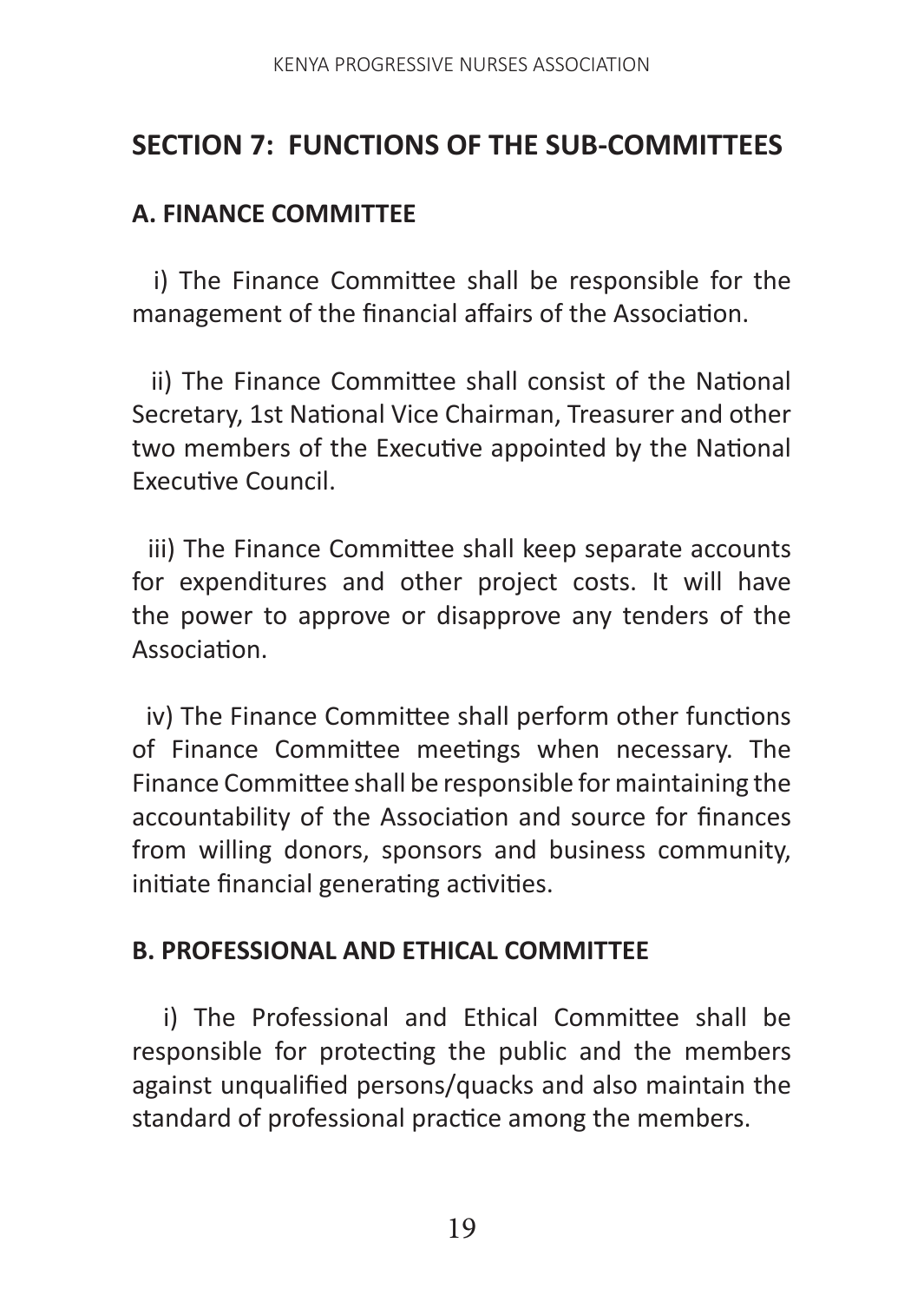ii) The Professional and Ethical Committee shall consist of the National Chairman, National Secretary and any other three members of the National Executive Council appointed by the National Executive Council.

 iii) The Professional and Ethical Committee shall hear cases in which a member is involved in litigation arising from professional malpractice with a view to establishing whether the member should benefit from financial assistance provided such member subscribes to the Association.

 iv) The Professional and Ethical Committee shall where necessary work in consultation with the division of Nursing, Nursing Council of Kenya, Medical Practitioners and Dentist Board and any other bodies of interest as the case may be.

#### **C. EDUCATION COMMITTEE**

 i) The Education Committee shall be responsible for organizing continuous professional development, Health Care Services and Seminars for members from time to time.

 ii) The Education Committee shall work in liaison with the Division of Nursing in Kenya, and other organizations interested in providing Health Care Services.

 iii) The Education Committee shall consist of National Vice Treasurer, National Vice Secretary and other three executive members appointed by the National Executive Council.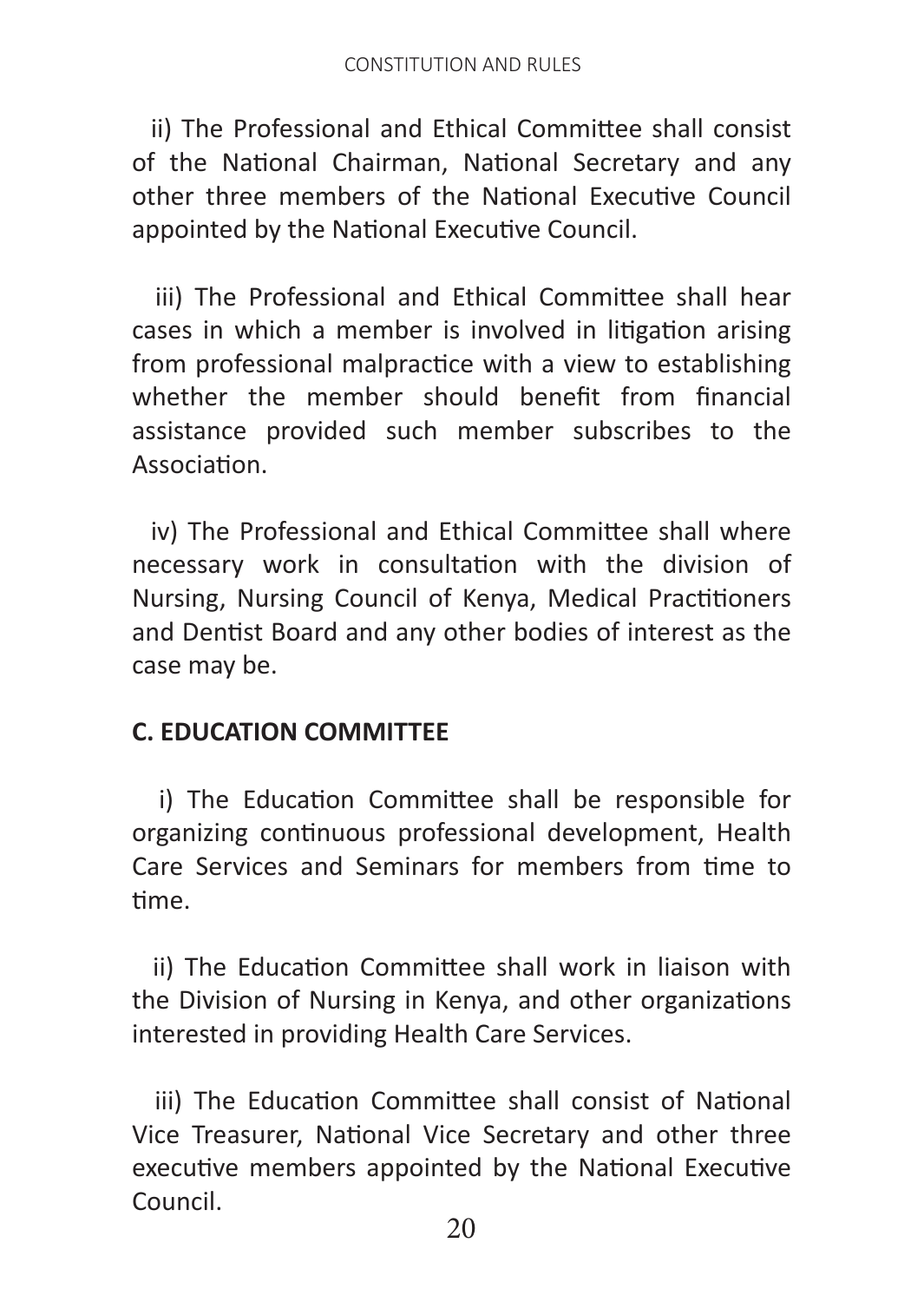## **SECTION 8: NATIONAL OFFICIALS**

a) Except as otherwise herein expressly provided, all National Officials shall be elected every four years by secret ballot at the Annual General Meeting.

b) Only such members of the Association not in arrears with the subscriptions and must have been active for the last 12 months shall be eligible for election as National Officials of the Association.

c) Every National Official of the Association shall vacate his/her office on expiry of four years but shall be eligible for re-election for one more term.

d) Nominations for National Executive Council and Governing Council shall be submitted in writing to the National Secretary three months prior to the date of the Annual General Meeting at a fee as follows; NEC contestants shall pay Kenya shillings 5,000/=.

e) Any National Official of the Association may be removed from the office by two thirds majority decision of all members entitled to attend and vote at the Governing Council Meeting. The Governing Council Meeting shall have the power to appoint one of its members to fill the vacancy so created,

f) Any National Official of the association may be suspended from the office by two thirds majority decision of all members entitled to attend and vote at the National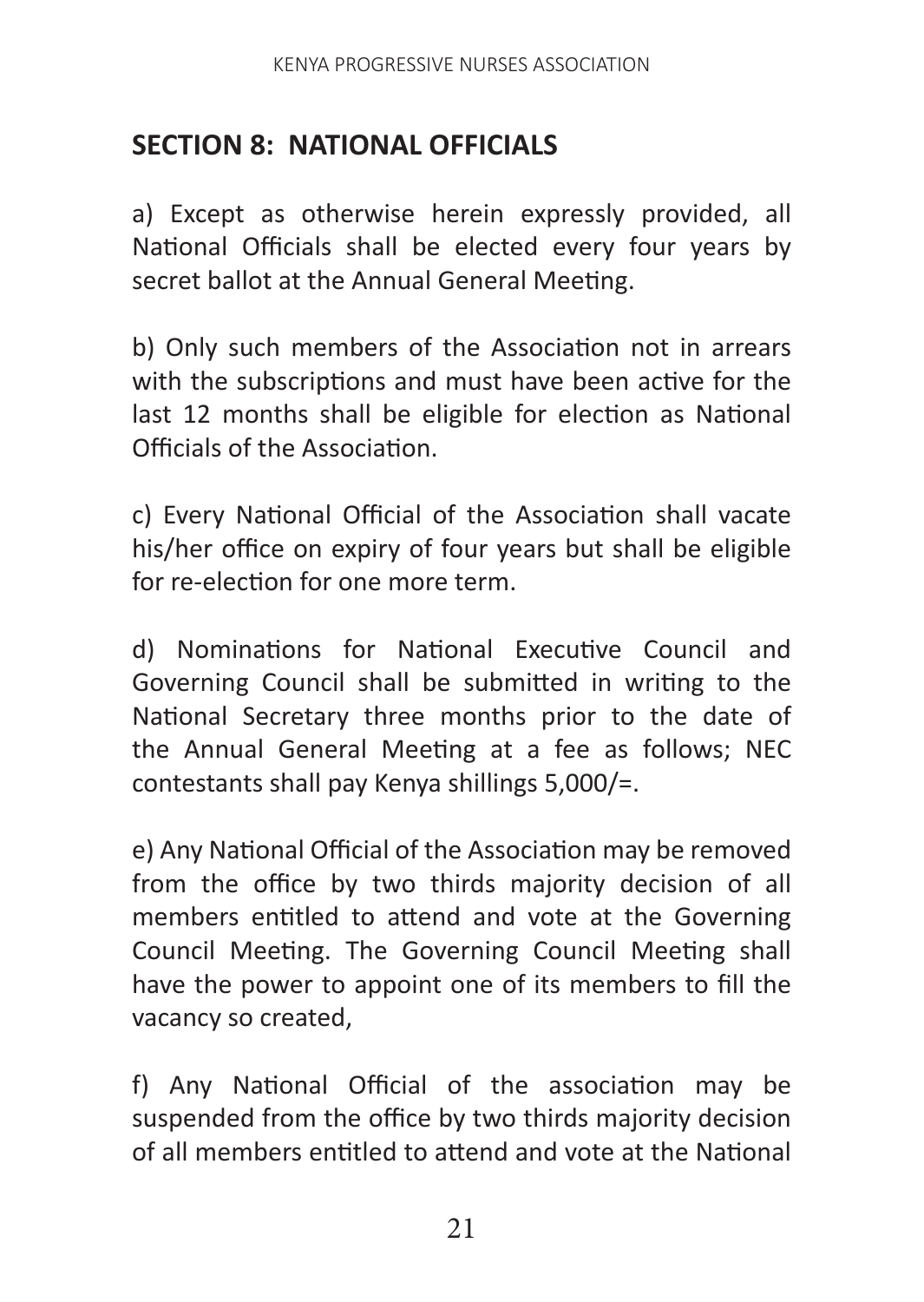executive Council. In the event of such suspension, the National executive Council shall have the right to appoint one of its members to act in such a position pending its decision whether or not such an official is removed altogether.

g) In the event of more than three National Officials of the Association dying, resigning, being dismissed or otherwise ceasing to be National Officials during their four year term of office, a Special General Meeting in accordance with the provisions of Section 6(b), shall be convened to elect officials to fill the vacancies.

h) Any member who desires to be elected into the National Office,

## **MUST:**

Be in active employment in an institution i.e. Government of Kenya, Parastatal, Mission, Private Sectors with a number of members enough to form a branch.

ii. Be nominated from that branch.

iii. Pay contesting fee.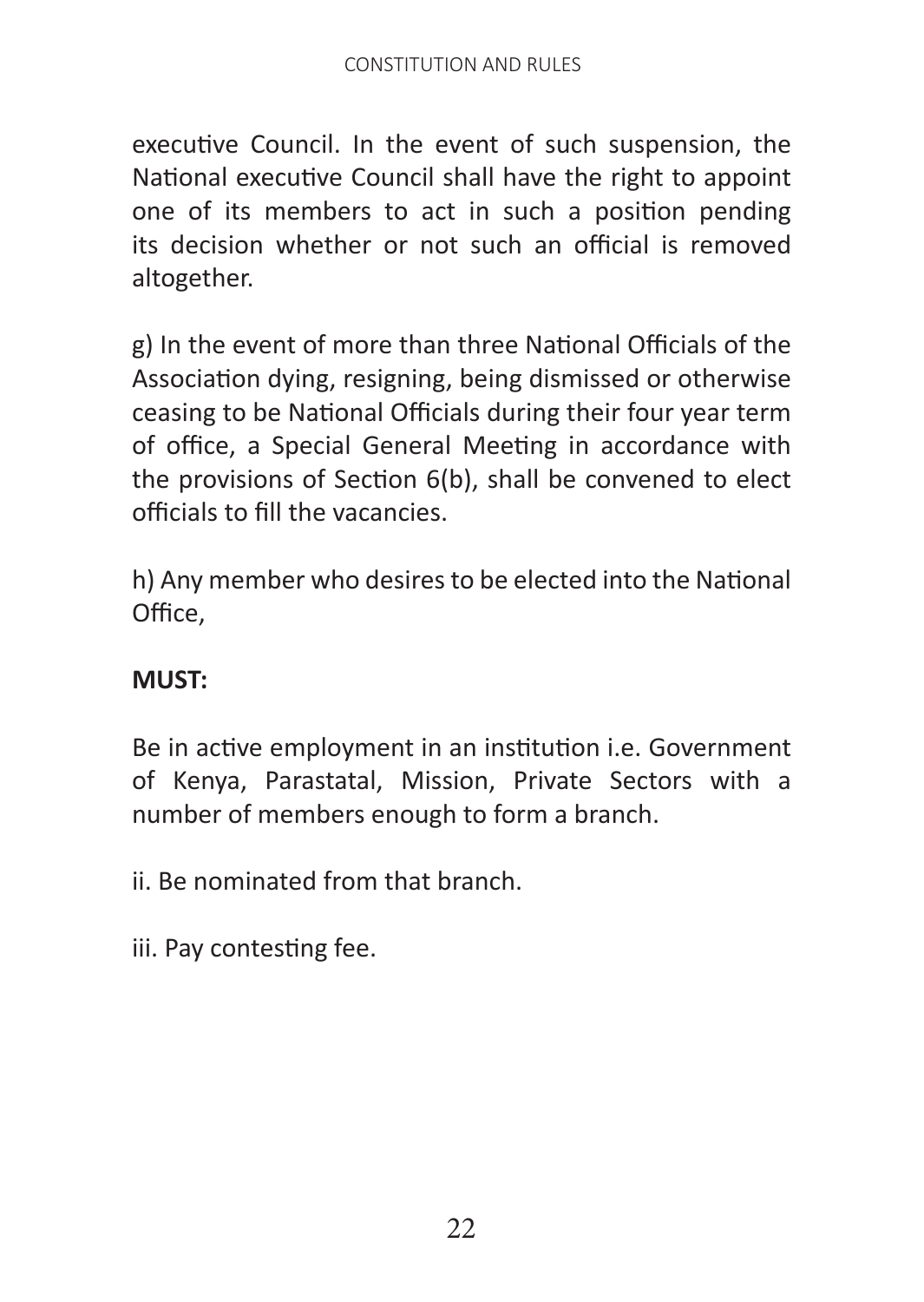# **SECTION 9: DESIGNATIONS OF NATIONAL OFFICIALS**

#### **(a) NATIONAL CHAIRMAN**

The Chairman shall preside over all conferences and Meetings, at which he/she is present, enforce observations of the constitution and rules of the Association and perform such duties as by usage and custom pertaining to his/her office. In the case of an equality vote at any meeting he/ she shall have, in addition to his/her vote, a deciding vote.

#### **(b) VICE CHAIRMAN**

The Vice Chairmen shall preside over conferences and meetings in the absence of the Chairman, and whilst so performing such duties, shall have the same privileges as the Chairman.

If for any reason, the Chairman or Vice Chairman fails to preside over a properly convened and constituted conference or meeting of the Association, the delegates attending such a conference or meeting shall have the right to appoint an ad hoc chairman.

## **(c) NATIONAL SECRETARY**

The National Secretary shall issue notices of all meetings and conferences and prepare the agendas of all meetings and conferences, attend all Annual General Meeting. Special General Meeting and all meetings of the Governing Council and National Executive Council and record minutes and shall perform such other duties as prescribed by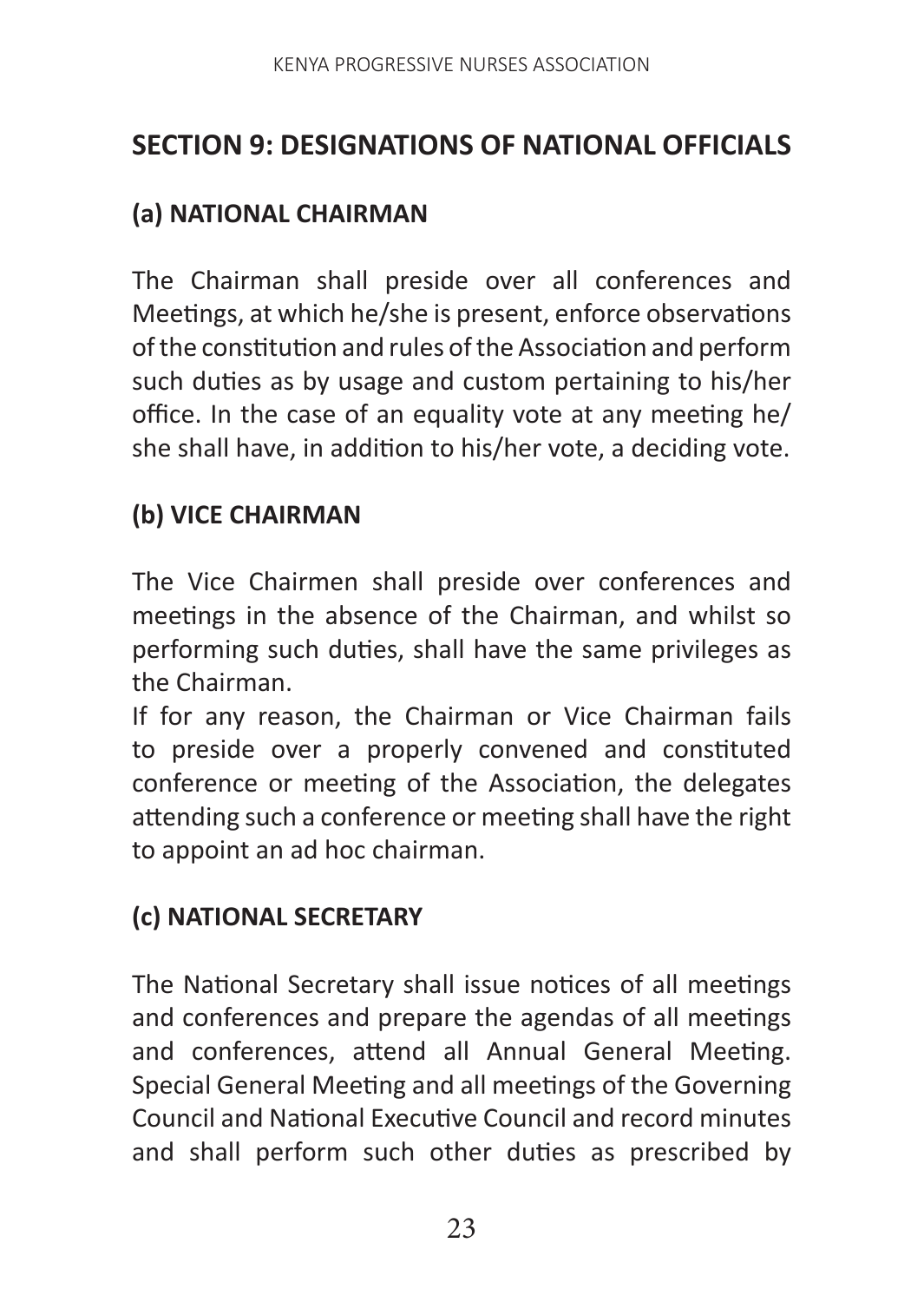the National Executive Council. He shall be responsible, ensuring due compliance by the Association with the provisions of the Societies Act and all regulations made there under.

## **(d) VICE SECRETARY**

The Vice Secretary shall assist the National Secretary and act for him/her in his/her absence and other duties as delegated by the National Secretary/National Executive Council.

## **(e) NATIONAL TREASURER**

The Treasurer shall be responsible for the Association's Funds and shall keep and maintain all necessary books of accounts. He/she shall ensure that no payment is made from the Association's funds under his/her control unless a payment voucher has been prepared and authorised in accordance with provisions of the Societies Act (Account) and Regulations. He/she shall prepare and submit to the Annual General Meeting a report on the financial position of the Association, together with a statement of income and expenditure during the period of twelve months ending on the 31st August of every year and a balance sheet as at 31st August of every year. He/she must submit the detailed financial report quarterly to the Finance Committee and shall not incur unauthorized expenditure.

## **(f) VICE TREASURER**

The Vice Treasurer shall assist the National Treasurer to act in his/her absence.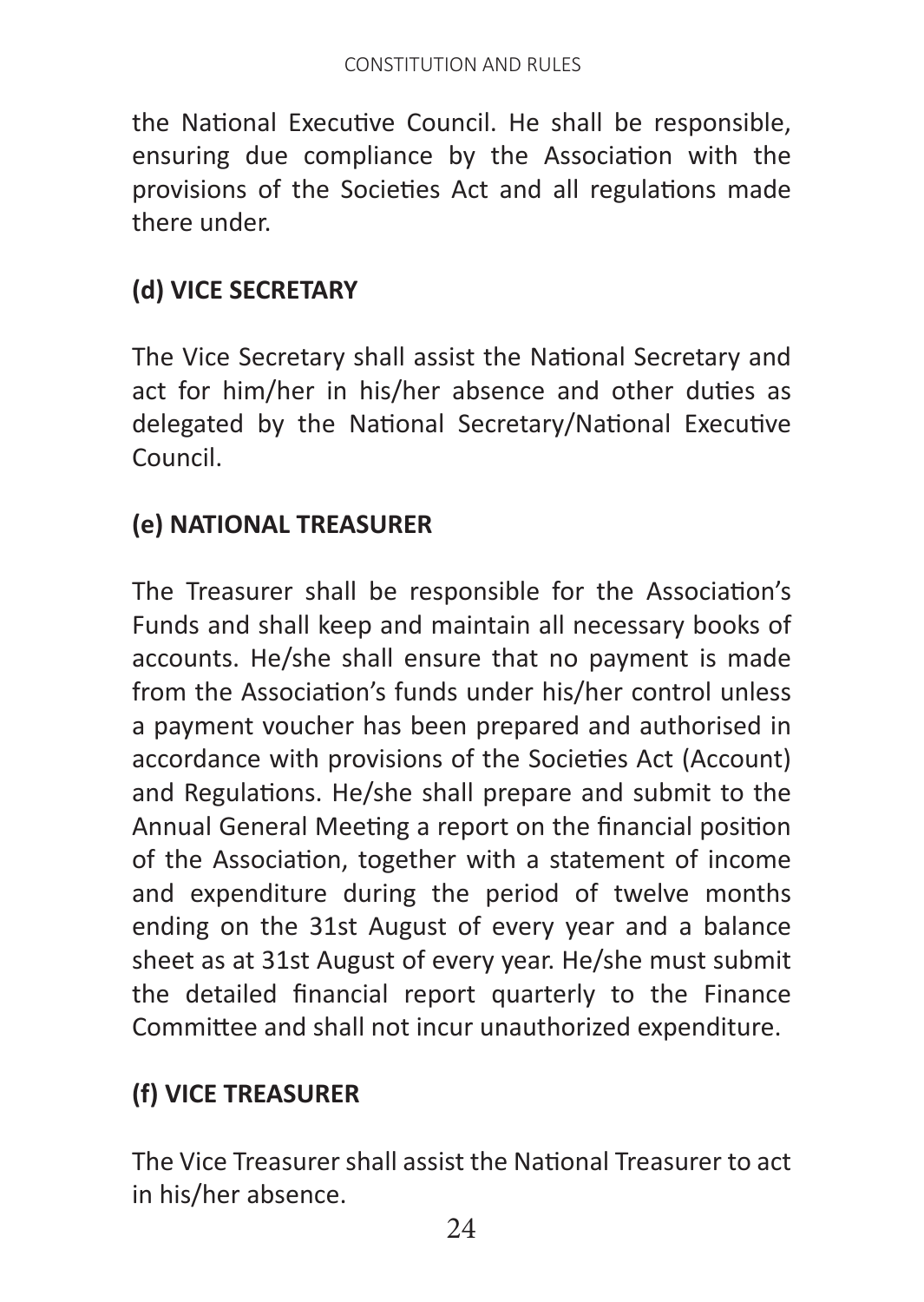# **SECTION 10: TRUSTEES AND PATRONS**

#### **PART I TRUSTEES**

a) The Executive Committee shall nominate/appoint three Trustees who shall supervise the welfare of association.

b) The Trustees shall act as association referee and shall take care of association property during transition.

c) A Trustee shall hold office until such time as he resigns by notice in writing to the National Secretary or is removed by vote at an Annual General Meeting or Special General Meeting. In the event of resignation of a Trustee, the nomination shall be done by the National Executive Council to temporarily fill the position.

d) For the purpose of promoting the objects of the funds and property of the Association and to this end, the Trustees shall at the discretion of the Governing Council execute all documents and deeds that may be necessary for the furtherance of the Association's objects

#### **PART II PATRONS**

a) The National Executive Council shall nominate Patron/s of the Association who shall then be approved by members in the AGM.

b) The Patron shall advise the National Executive Council where possible especially on development projects, external visits/tours and resources.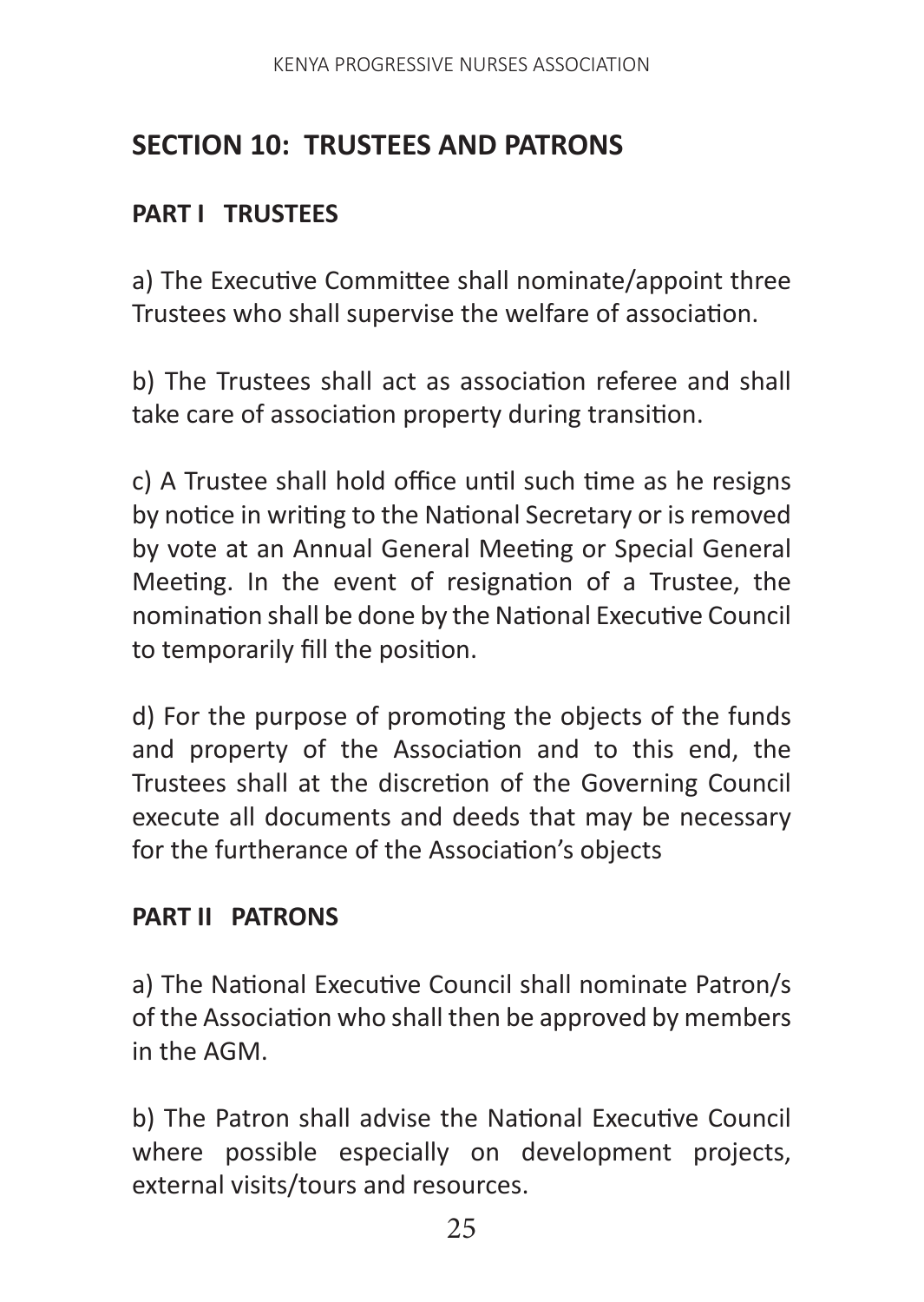c) The Nominee shall be a Kenyan citizen of high integrity.

d) The Patrons shall hold office until such a time as he/she resigns by notice in writing to the National Secretary or is removed by vote at an AGM or Special General Meeting. In the event of such resignation of a Patron, the National Executive Council shall have the power to nominate a new patron within sixty (60) days from the date of resignation.

## **SECTION 11: EMPLOYEES**

The National Executive Council may engage such employees as it may from time to time consider necessary and shall determine their remuneration and terms of service. Employees so engaged may be dismissed at any time by majority vote of the National Executive Council, provided the principle of Natural Justice is accorded to the employee. The National Executive council shall have power to appoint or dismiss full-time employees of the Association. The Chairman shall be the supervisor of the employees.

## **SECTION 12: FUNDS**

a) The Treasurer shall cause a bank account to be opened and maintained in the name of the Association and shall ensure that all money belonging to the Association received by him/her is paid into the said bank account within seven days of receipt of such monies, provided that the Treasurer shall be permitted to retain in cash a sum not exceeding Kenya shillings 10,000/= to pay emergency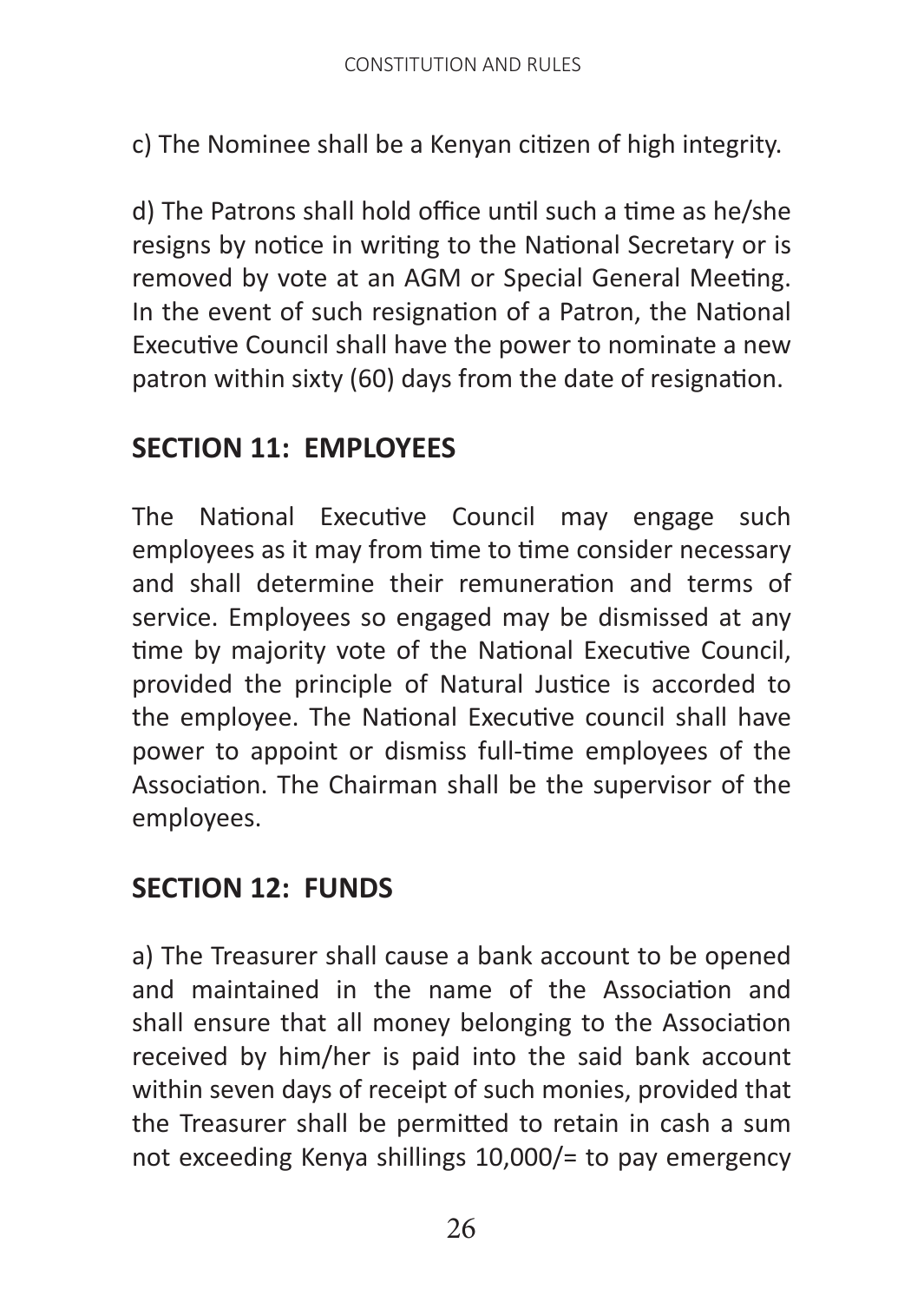expenses. All cheques for withdrawal of money shall be signed by the National Treasurer, National Chairman and National Secretary.

b) The Treasurer of every Branch of the Association shall cause a bank account to be opened in the name of the Branch of the Association and shall ensure that all monies belonging to the Association received by him/her are paid into the said bank account within seven days of receipt of such monies provided that a Branch Treasurer shall be permitted to retain in cash a sum not exceeding Kenya shillings 2,000/= to pay emergency expenses. All cheques for the withdrawal of money from such branch bank accounts shall be signed by the Branch Treasurer, Branch Chairman and Branch Secretary. All monies collected by branches shall be property of the Association. Ordinary branch expenditure report shall be remitted to the Association National Treasurer quarterly.

c) The funds of the Association may be spent only for the following objects as appropriated by National Executive Council :

 i) The payment of office rents, salaries and allowances of the employees of the Association.

 ii) The payment of expenses, debts and allowances incurred by officials and Regional Representatives of the Association while performing association related activities.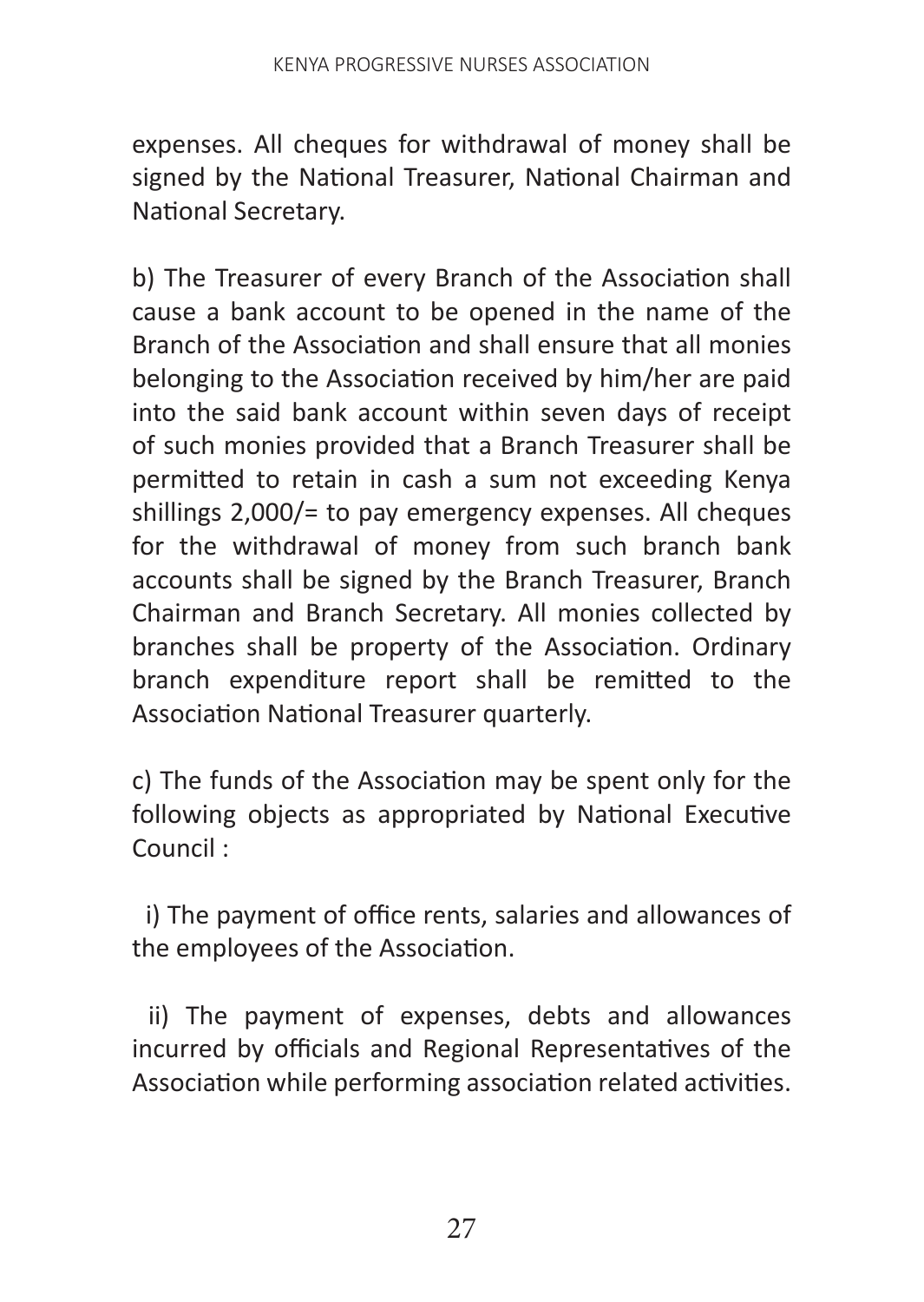iii) The provision of defense of any legal proceeding to which the Association or any member thereof is a party, when such prosecution or defense is undertaken for the purpose of security or protection any member of the Association as such or any rights arising out of the Nursing Scope of practice.

 iv) Payment towards funeral expenses of deceased member as the National Executive Council may prescribe from time to time

 v) The payment of a fine or penalty imposed upon the Association under the provisions of the Societies Act, provided that the funds of the Association shall not be applied either directly or indirectly in payment of the whole or any part of any fine or penalty imposed upon any member or person by sentence or order of a court or Nursing Council.

 vi) The payment of subscription and fees to any Nursing Organizations which the Association may be affiliated.

 vii) All monies so deducted from members on check off shall be remitted to the National office and the National office shall reimburse 33% of the monies so deducted to branches 2% to region, 2% to county and retain 63% at Head Office.

(d) The financial year of the Association shall run from 1st September to 31st August every year. Copies of the Annual statement of accounts shall be supplied to members by the National Secretary as per section 21.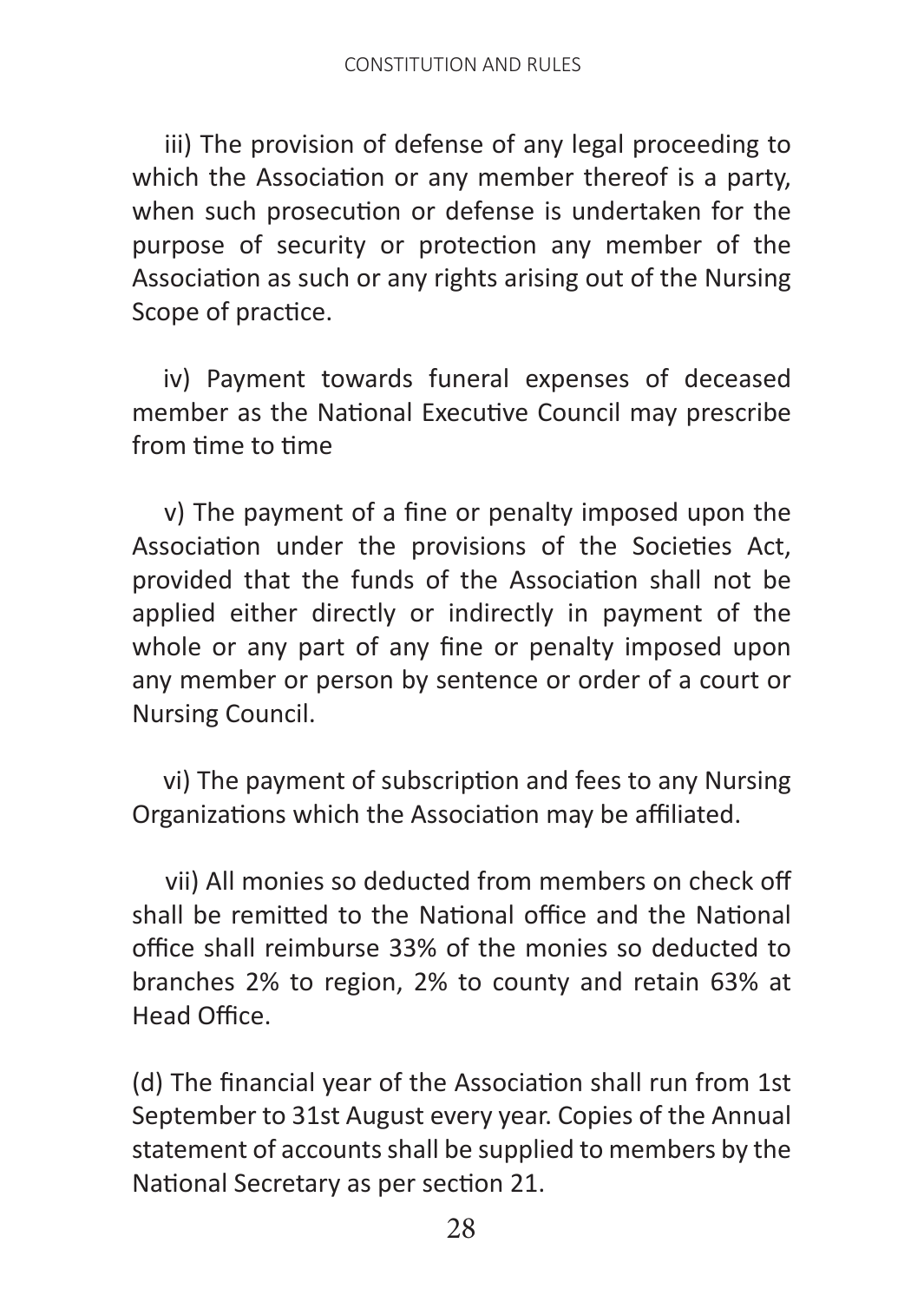(e) The National Treasurer shall prepare annual budget proposal and present it to the Annual General Meeting for adoption.

f) (i) The association shall own property and invest as guided by National Executive Council and approved by Annual General Meeting.

 (ii) The National Executive Council shall lobby, collaborate and borrow funds on behalf of the association as approved by Annual General Meeting.

(g) The association shall lend money to members as guided by the rules as per section 21.

## **SECTION 13: INSPECTIONS OF BOOKS OF ACCOUNT**

All Books of account and other official records of the Association maintained at the Association's registered office shall be open for inspection at the Association's registered office during official hours of business by any member of the Association, provided any such member shall have given at least forty eight hours notice to the National Secretary. The National Secretary may sanction a request by such a member and avail the books for inspection. Any member shall request the branch secretary to inspect branch Books of Accounts by giving a notice of 48 hours.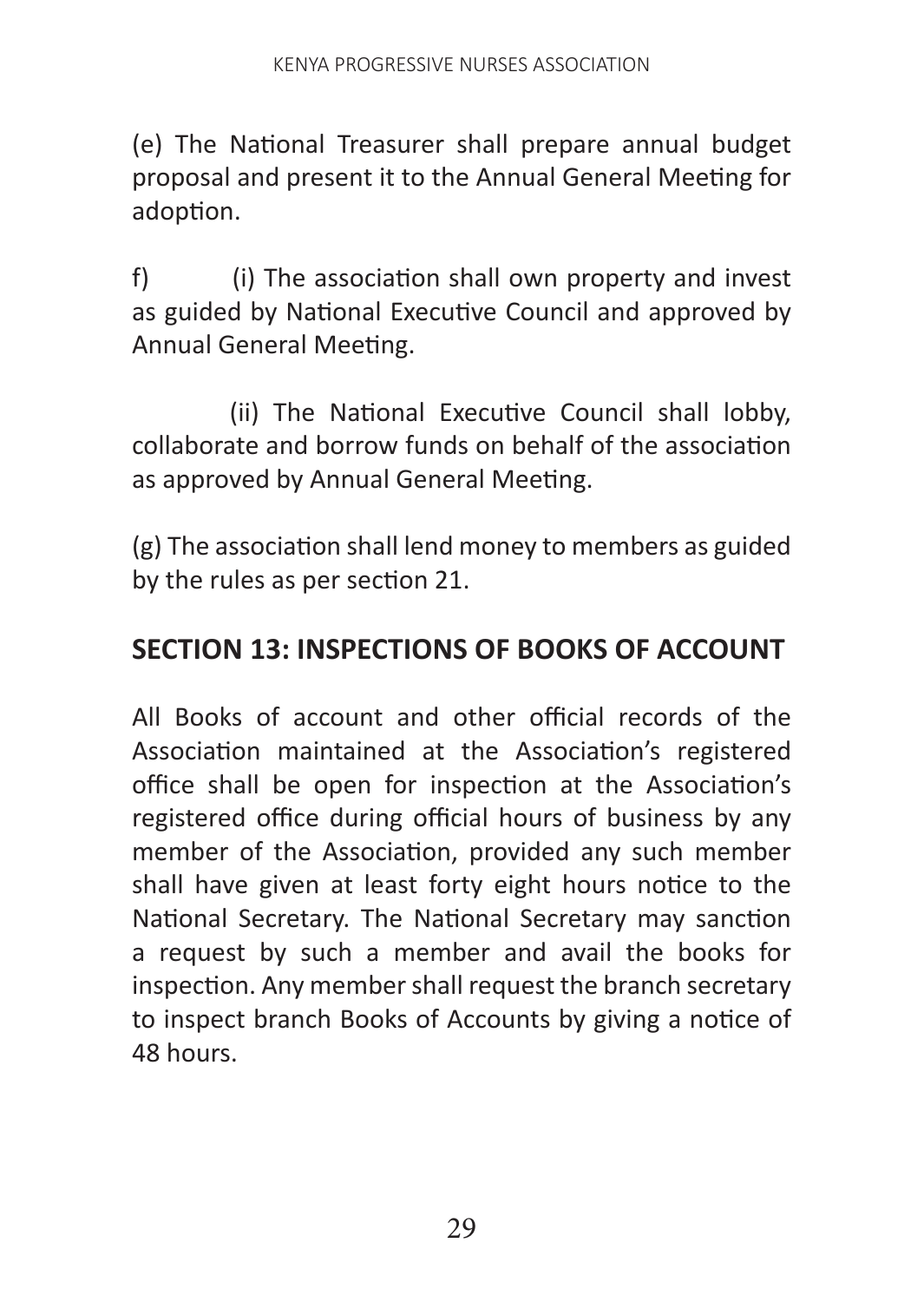# **SECTION 14: AUDITORS**

a) A qualified Auditor, registered with institute of professional accountants (IPAC) shall be appointed by the members at the Annual General Meeting.

b) The National Executive Council shall vet the applicants received after the press advertisement and present three best applicants to Governing council meeting and take to Annual General Meeting for approval.

c) The Auditor shall inspect the books of Account and give an Annual Auditor's Report to the members at the Annual General Meeting.

d) The Auditors Report will be availed to members at the Annual General Meeting, for perusal and comparison.

## **SECTION 15: LEGAL ADVISORS**

a) A qualified Lawyer, who shall be an advocate of the High Court, shall be appointed by the members at the Annual General Meeting

b) The National Executive Council shall vet the applicants received after the press advertisement and present three best applicants to Governing council meeting and take to Annual General Meeting for approval.

c) The Lawyer shall enter a contract with the Association by which he/she shall be paid a negotiable monthly fee/ retention fee as the case may be.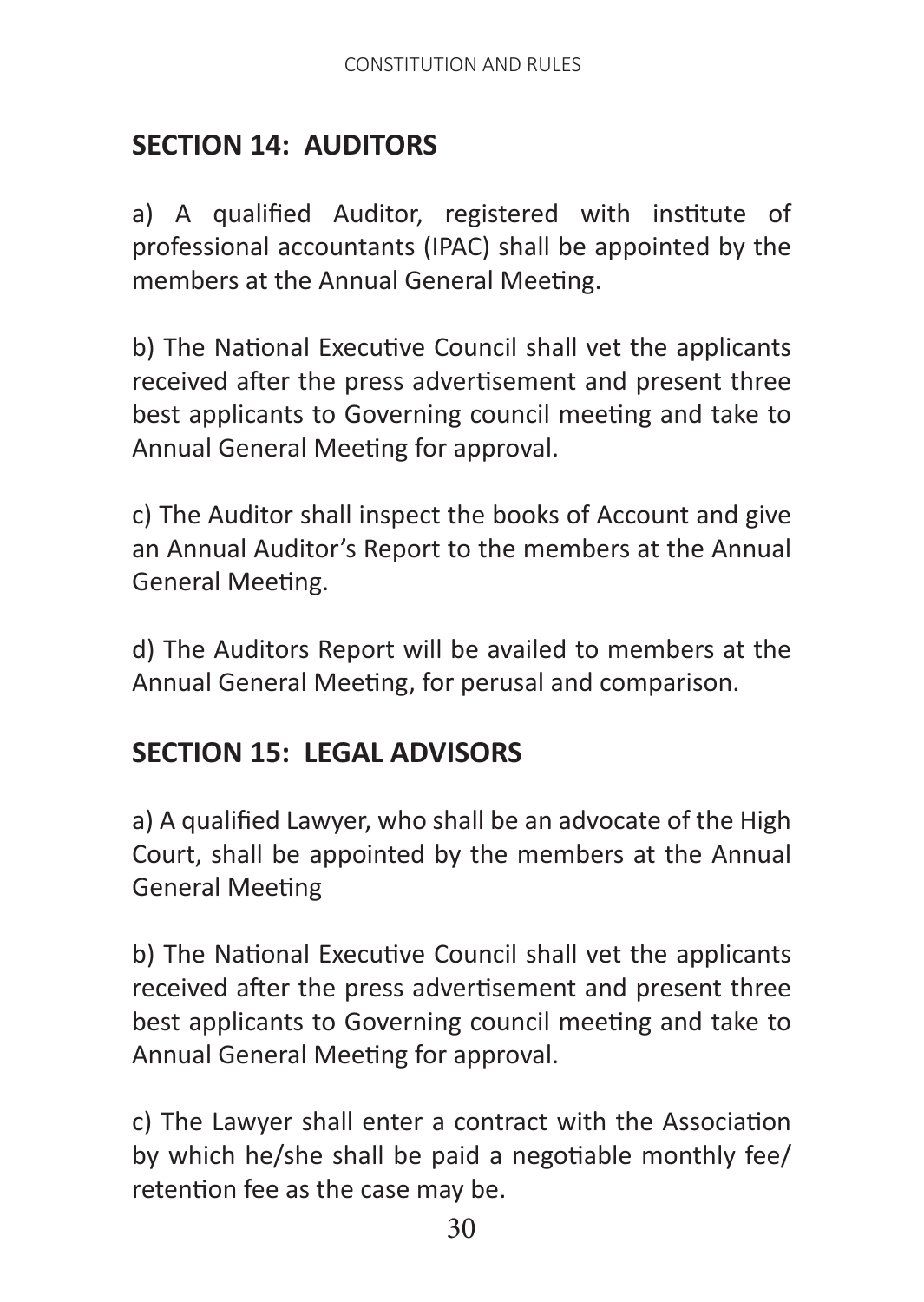d) The Lawyer shall offer legal advice and shall appear in court on behalf of the Association or any registered member involved in litigation arising from professional practice or any activities of interest to the Association.

e) The lawyer shall be paid legal fees in the process of representing the Association's interest in court as approved by finance committee.

## **SECTION 16: BRANCH ORGANIZATIONS**

a) The National Executive Council shall decide the place where a branch of the Association may be established as per section 21)

b) Should the membership of any branch fall below the required number o members for a period of two months, such branch may be disbanded and its members transferred by the National Executive Council to another branch.

c) The National Executive council may suspend or disband any branch which fails to comply with the constitution and rules of the Association or decision of the Annual General Meeting, Special General Meeting, Governing Council Meeting or National Executive Council and may transfer the members of any branch suspended or disbanded to another branch.

d) A Branch General Meeting may be held two weeks before the Governing Council Meeting. The Branch Secretary shall give notice to all members of the dates, time and place of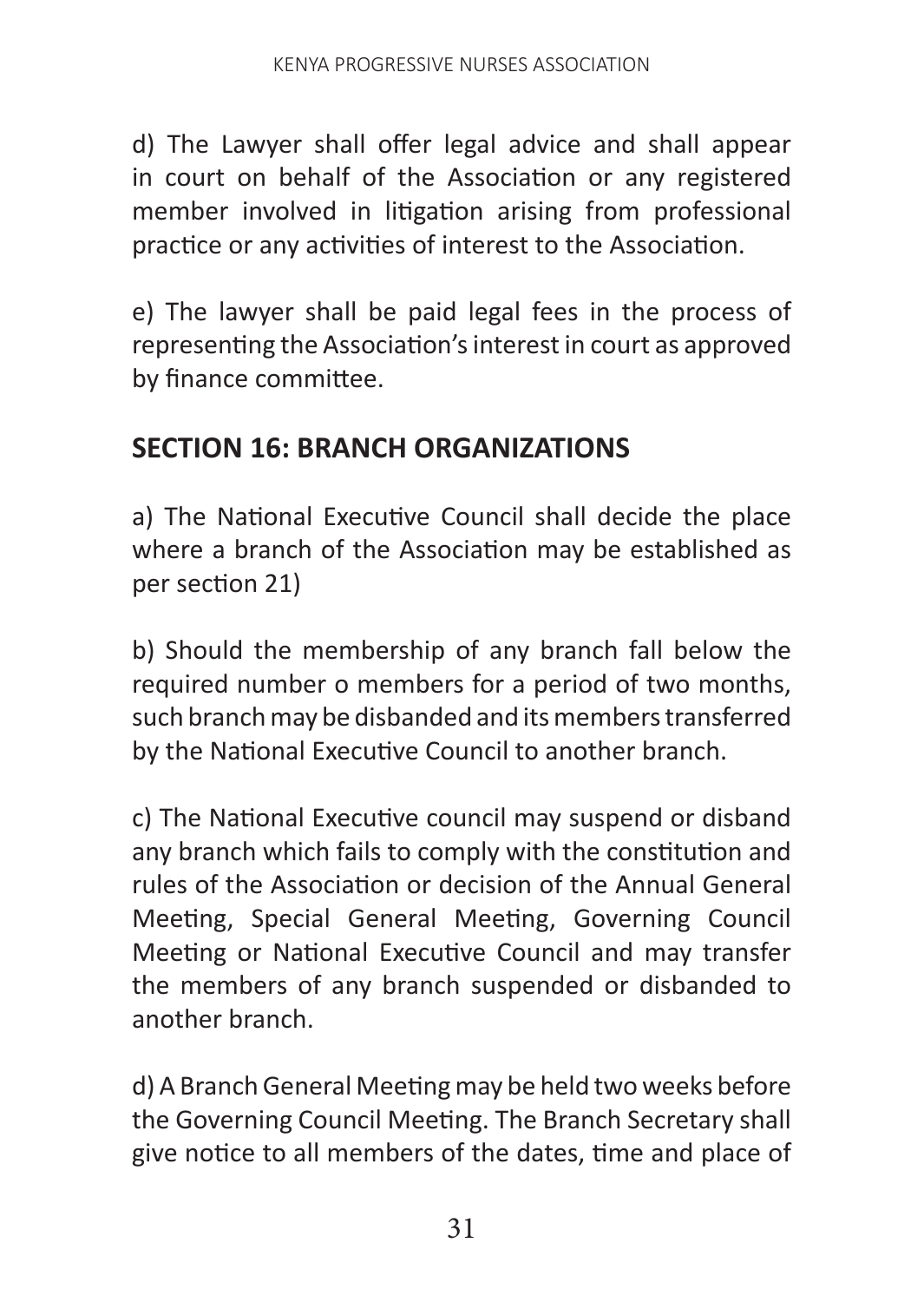the Branch General Meeting at least two weeks before the said meeting. Branch officials and committee members will appoint members to the next Annual General Meeting provided no member shall be elected as a delegate if he/ she is more than thirteen weeks in arrears with his/her subscription. The quorum for a Branch General Meeting shall be one third or as per section 21 of this constitution.

e) A Branch Special General Meeting of members may be called by majority decision of the Branch Committee or on the written request of not less than one third of fully paid up members of the branch. Such a Branch Special General Meeting shall be governed by the same rules as to composition, quorum and voting as a Branch Annual General Meeting. The Branch Secretary shall give notice to all members of the date, time and place of the said Special General Meeting at least a week before the said meeting.

f) The Branch Committee shall be responsible for the administration of each Branch subject to the control of the National Executive Council; such Branch Committee shall be composed of the Chairman, Vice-Chairman, Secretary, Vice Secretary, Treasurer and Vice Treasurer and seven members elected at a Branch Annual General Meeting. The Branch Committee shall meet at least every three months and Branch Secretary shall inform all members of the Branch Committee in writing at least seven days before such meetings. The quorum for the Branch Committee meeting shall be ½ members entitled to attend.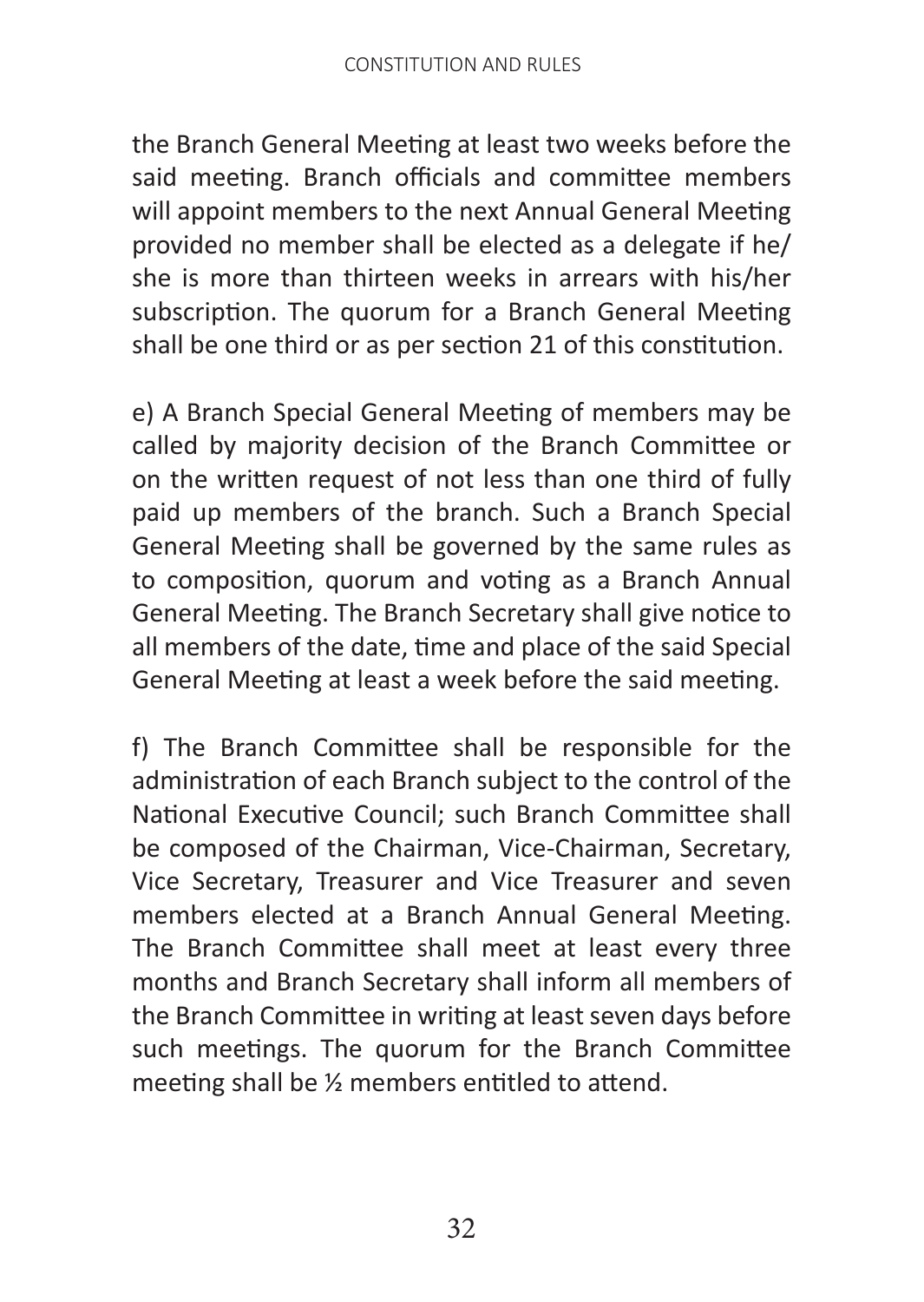g) All Branch committee members shall be elected for four years within 3 months of KPNA National Elections. Election shall be by secret ballot at a Branch General Meeting and officials shall remain in office for four years provided that any Branch Official may be removed from office by majority vote of branch members voting thereof being carried by secret ballot. The members may qualify for re-election as applies in section 8b, e, and d.

h) Any Branch committee member may be suspended from office by two thirds majority decision of all members of the Branch Committee. The branch committee shall have powers to appoint one of its members to act in such a post pending the decision of the Special General Meeting of members whether or not such an official should be removed from office altogether.

# **SECTION 17: DESIGNATIONS OF BRANCH OFFICERS**

## **(a) BRANCH CHAIRMAN**

The Branch Chairman shall preside at all General or Special Meetings and meetings of The Branch Committee at which he is present and enforce observation of the constitution and rules of the Association and perform such other duties as by usage and custom pertains to his office. In the case of an equality vote at any meeting, he shall have in addition to his/her normal vote, a deciding vote.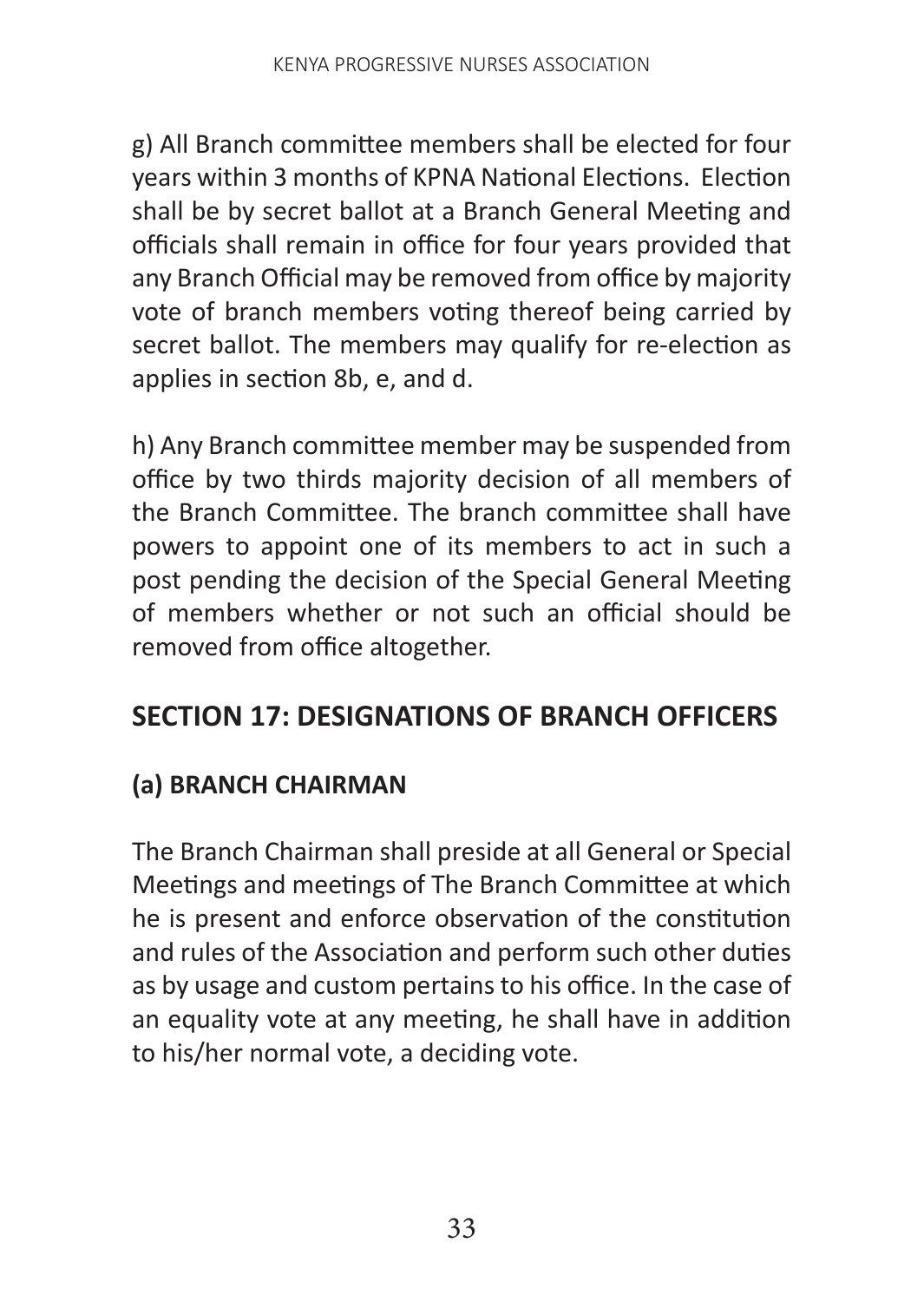## **(b) BRANCH VICE CHAIRMAN**

The Branch Vice Chairman shall preside over meetings in the absence of the Chairman and whilst performing such duties he shall have the same privileges as the Chairman. If for any reason the Branch Chairman or Vice-Chairman fails to preside over a properly convened and constituted branch meeting, the members attending such a meeting shall have the right to elect an ad hoc Chairman.

## **(c) BRANCH SECRETARY**

The Branch Secretary shall issue notices of all meetings and attend such meetings and record the minutes and shall be eligible to vote. He/She shall ensure that a register of members is maintained with names, addresses, occupation, dates of joining, dates of resignations, suspensions or expulsions and particulars of all payment made by such members. He/she shall be responsible for ensuring due compliance by the branch with the provisions of the Societies Act and Regulations made there under and shall perform all such acts and duties the Branch Committee may from time to time direct.

#### **(d) BRANCH VICE SECRETARY**

The Branch Vice Secretary shall assist the Branch Secretary and act for him/her in his/her absence.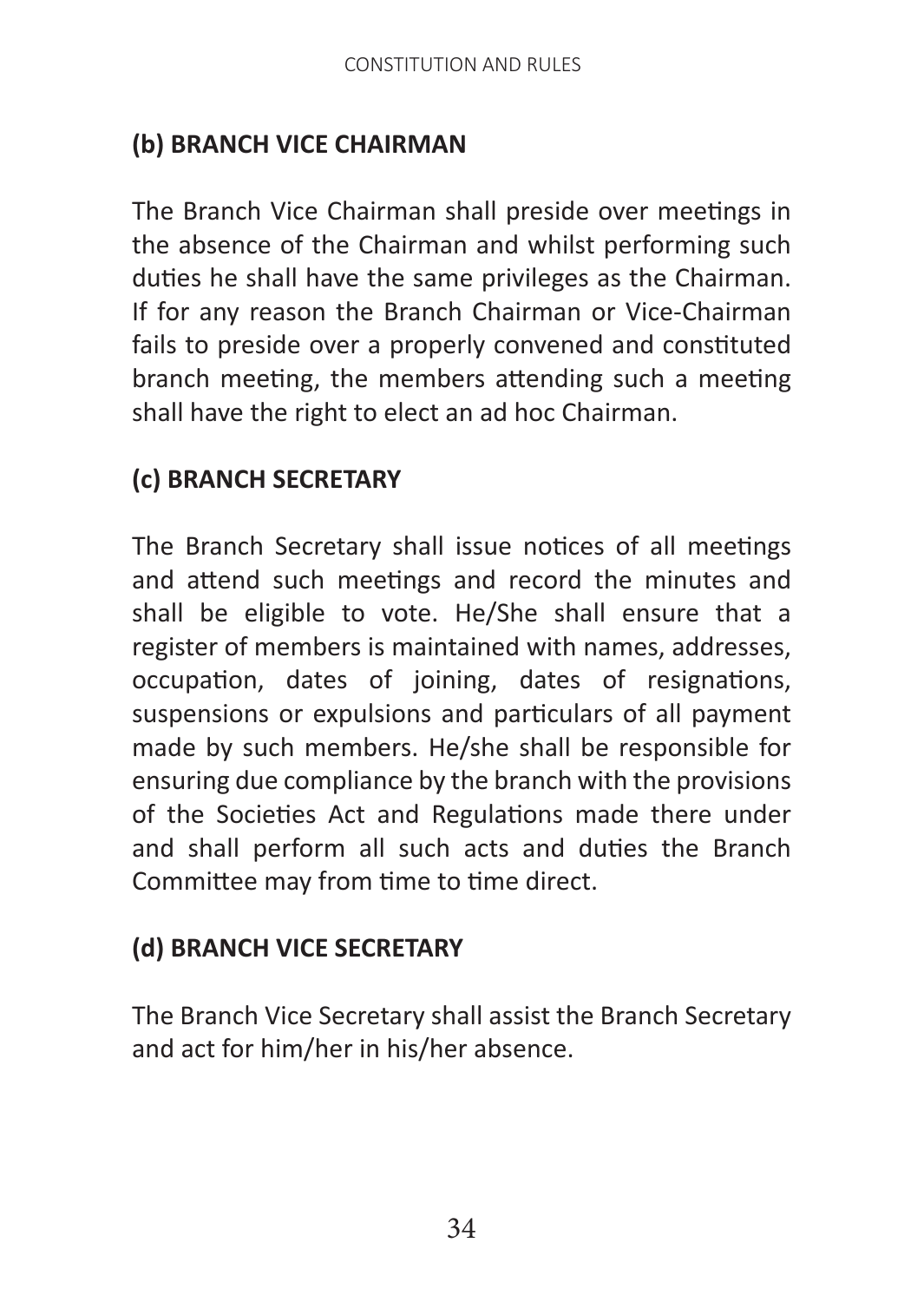# **(e) BRANCH TREASURER**

The Branch Treasurer shall be a person capable of maintaining clear records of all the funds of the Branch and shall maintain all necessary books of accounts and records. He/she shall ensure that no payment is made from Branch Funds under his/her control unless a payment voucher has been prepared and authorised in accordance to the provision of the Association's Accounts Rules and Regulations and shall ensure that funds are remitted to the Associations Treasurer every month in accordance with the provisions of section 12 (b) of this constitution.

#### **(f) BRANCH VICE TREASURER**

The Branch Vice Treasurer shall assist the Branch Treasurer and act for him/her in his/her absence.

# **SECTION 18: VOTING**

a) Members who are duly paid up and in regular and good standing shall be allowed to vote.

b) Members who are more than 13 weeks subscription arrears or are serving suspension shall not be allowed to vote.

c) The taking of all decisions in respect of the election of officials, the amendment of rules, dissolution and any other matter affecting members of the Association generally shall be by secret ballot or show of hands.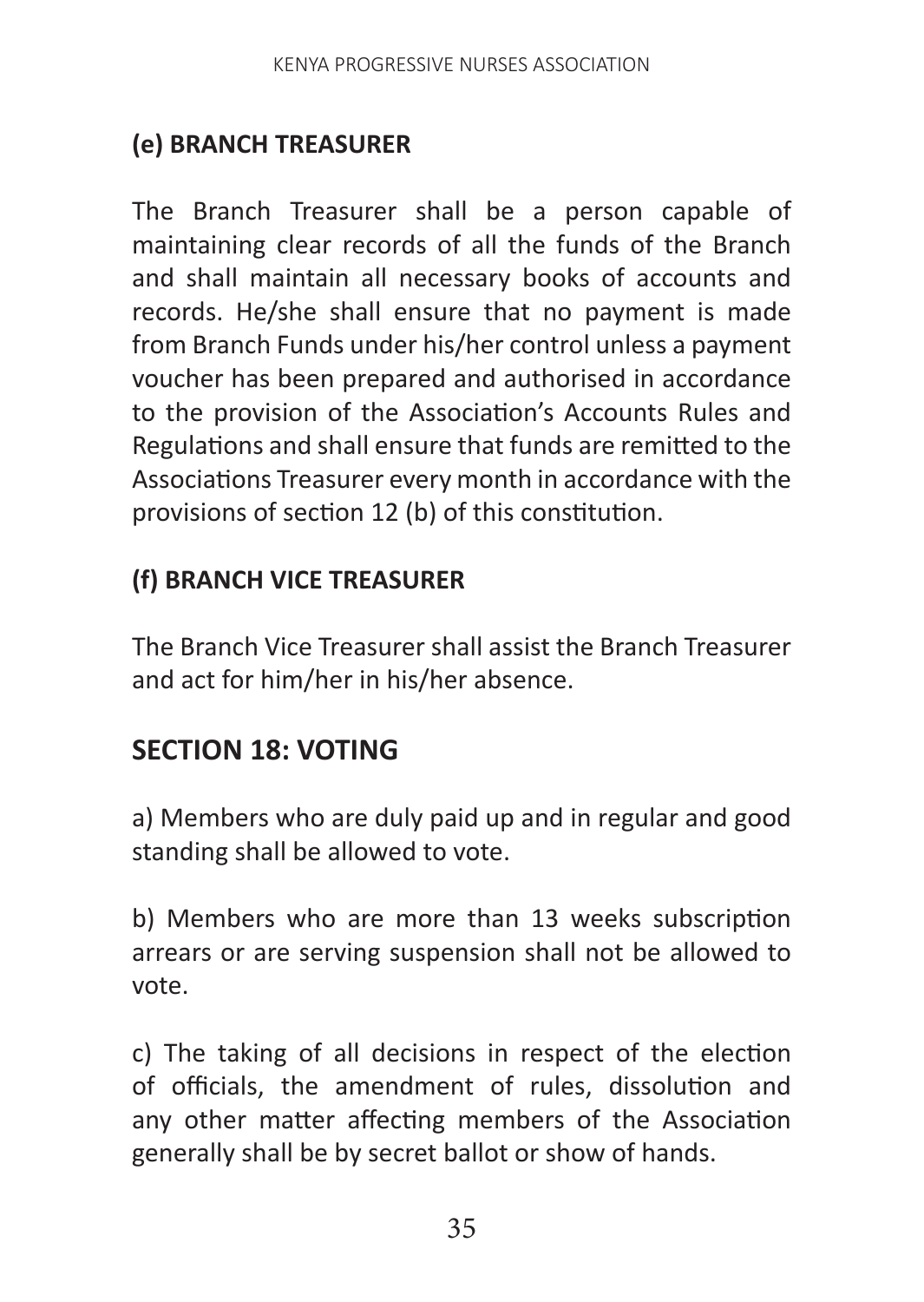d) To be eligible to vote, a member must have valid practicing license.

# **SECTION 19: AMENDMENTS AND ALTERATION OF RULES**

a) Alteration of these rules shall only be made by resolution voted upon by secret ballot or show of hands and passed at an Annual General Meeting or Special general Meeting. All proposals for amendments shall be submitted to the National Secretary not later than three weeks before the date of such Annual General Meeting or Special General Meeting.

b) No alteration of these rules shall take effect until the date of registration thereof by the Registrar of Societies unless some later date is specified in the rules.

c) A copy of the constitution and rules of the Association shall be supplied to any member on payment of Kenya shillings 300/=.

# **SECTION 20: DISSOLUTION OF THE ASSOCIATION**

The Association may be dissolved if at a special General Meeting called for such purpose, a three quarters (3/4) of the total membership of the association must be present and 75% of those present must vote for dissolution.

Upon dissolution of the Association and after all debts and liabilities legally owing by the Association have been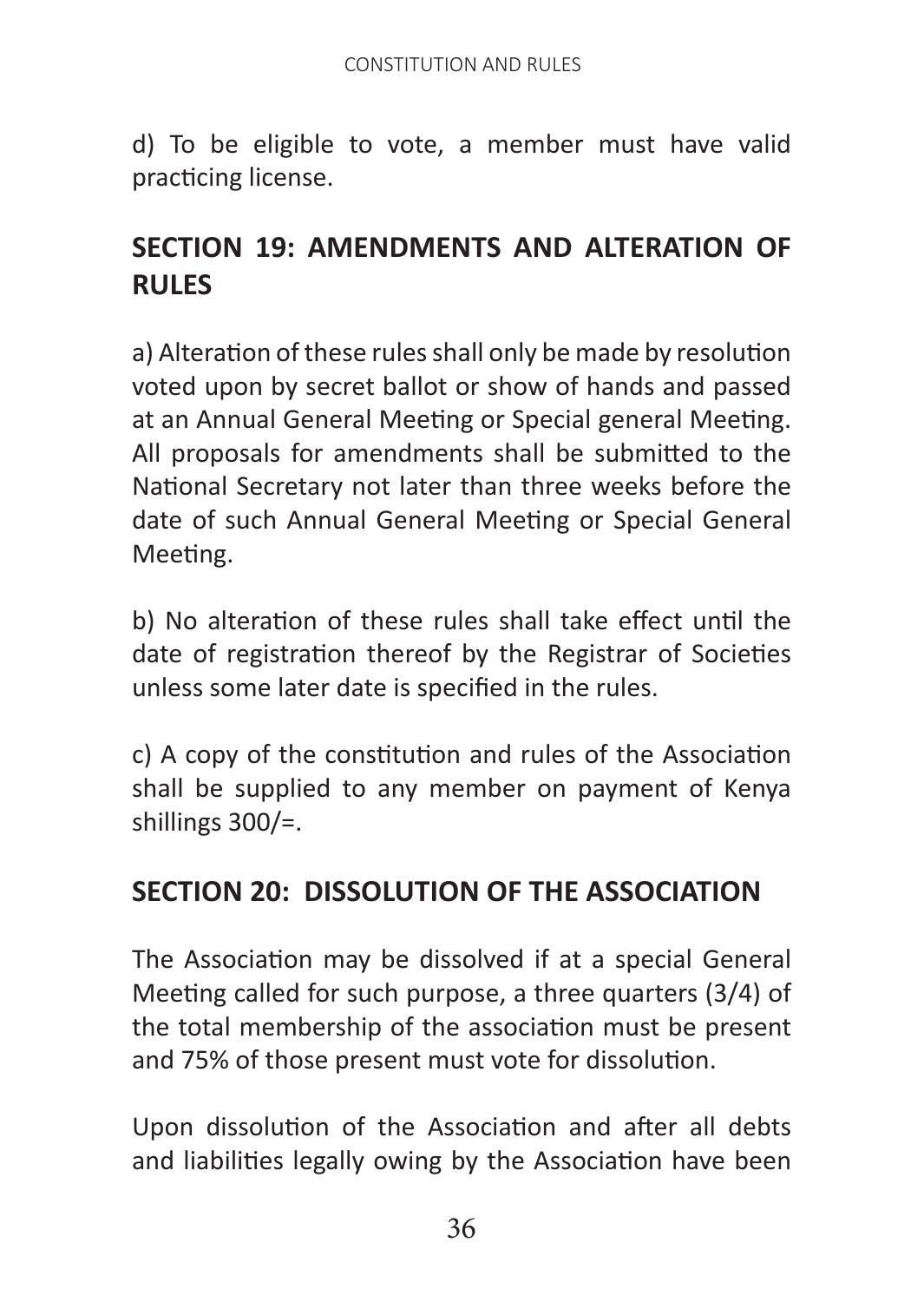satisfied, any surplus assets of the Association shall be divided amongst the members on pro-rata to the amount paid by the members by way of subscription.

## **SECTION 21: MAKING OF RULES**

The National Executives Council Shall Make Rules with a View of Giving Life to The Spirit And Letter of This **Constitution** 

## **SECTION 22: REPEALING**

The constitution and rules of Kenya Progressive Nurses Association (K.P.N.A) as "Edition Revised in October, 2008" is hereby repealed.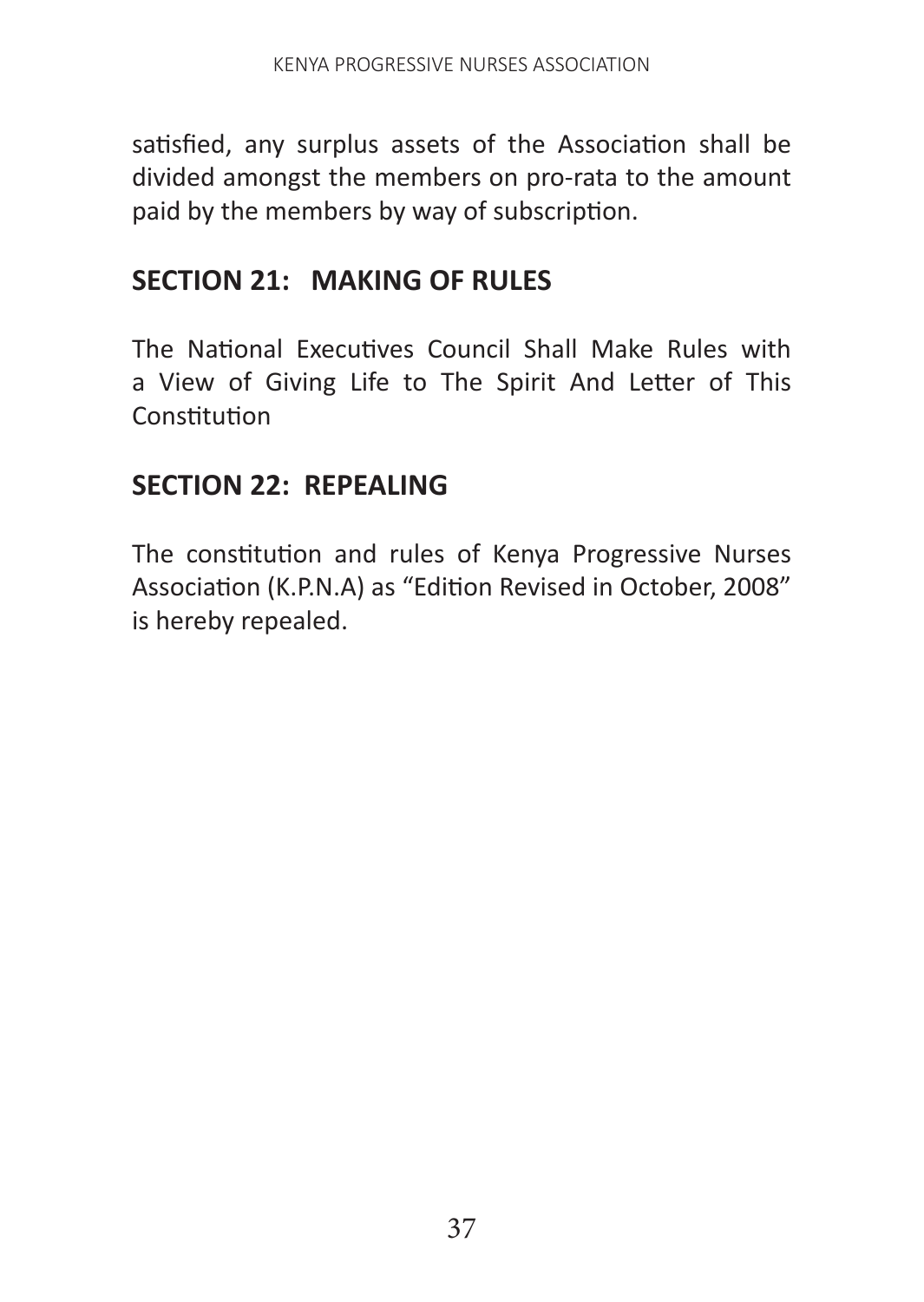# **SECTION 23: SCHEDULES**

#### **Schedule (i): ORGANOGRAM**